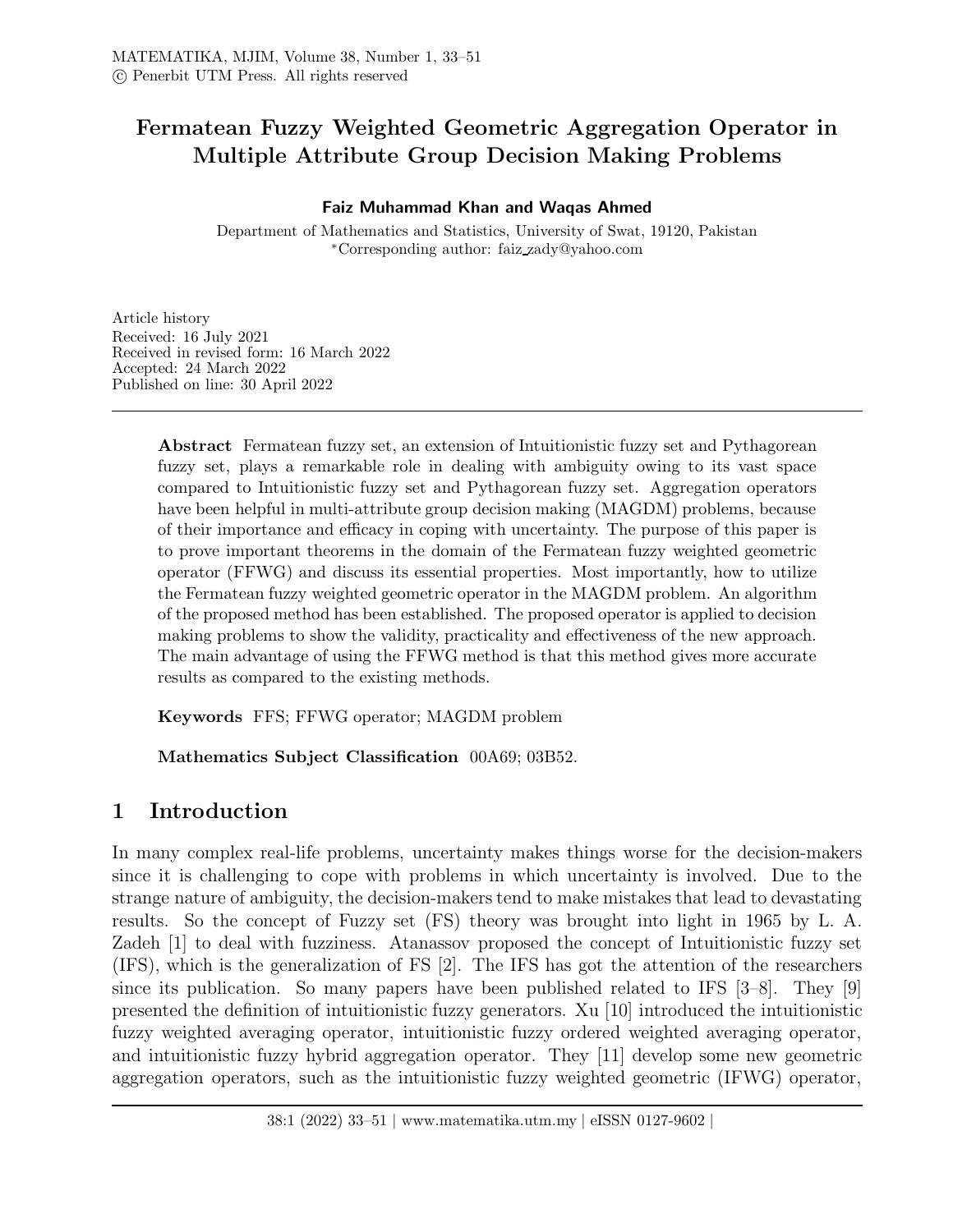the intuitionistic fuzzy ordered weighted geometric (IFOWG) operator, and the intuitionistic fuzzy hybrid geometric (IFHG) operator. Wei [12] proposed two new aggregation operators: induced intuitionistic fuzzy ordered weighted geometric (I-IFOWG) operator and induced interval-valued intuitionistic fuzzy ordered weighted geometric (I-IIFOWG) operator. The definition of Pythagorean fuzzy set (PFS) was proposed by Yager [13, 14]. In the year 2015, they [15] developed a Pythagorean fuzzy superiority and inferiority ranking method to solve uncertainty multiple attribute group decision making problem. Recently in 2020, they [16] proposed an agricultural product supplier selection algorithm based on the Pythagorean fuzzy power Bonferroni mean operator under Pythagorean fuzzy environment. They [17] introduced the notion of the Fermatean fuzzy set (FFS) to face situations that could not be handled well by IFS and PFS. It is the extension of FS, IFS, and PFS; it is a more powerful tool compared to IFS and PFS since it covers more space than them. In 2020, they [18] proposed Fermatean fuzzy Yager weighted average (FFYWA), Fermatean fuzzy Yager ordered weighted average (FFYOWA), Fermatean fuzzy Yager hybrid weighted average (FFYHWA), Fermatean fuzzy Yager weighted geometric (FFYWG), Fermatean fuzzy Yager ordered weighted geometric (FFYOWG), and Fermatean fuzzy Yager hybrid weighted geometric (FFYHWG) operator.

Because FFSs are more powerful than IFSs and PFSs to model the uncertainty in the practical MCDM or MCGDM problems, in this paper we will propose a new group decision method to handle effectively MCGDM problems with Fermatean fuzzy information. Motivated by the mentioned operators and their applications in diverse areas of life including engineering, medical, and business, in our study, we have explored the essential properties of FFWG operator along with solved examples, and have applied the FFWG operator to the MAGDM problem. This paper has five sections. Section 2 is devoted to some basic definitions. Section 3 is devoted to some operational laws and relations. In section 4, we present the algorithm of the FFWG method, and construct the MAGDM problem. In section 5, we conclude our paper.

## 2 Preliminaries

**Definition 2.1.** [2] Let a set X be a universe of discourse, The IFS A is an object having the form:

$$
A = \{ \langle x, \sigma_A(x), \varrho_A(x) \rangle : x \in X \},\
$$

where  $\sigma_A(x)$ , and  $\rho_A(x)$  are two functions from X to [0,1], satisfying the conditions that  $0 \leq \sigma_A(x) + \varrho_A(x) \leq 1$  for all  $x \in X$ .

**Definition 2.2.** [13] Let a set X be a universe of discourse, The PFS P is an object having the form:  $P = \{\langle x, \sigma_P (x), \varrho_P (x)\rangle : x \in X\}$ , where  $\sigma_P (x)$ , and  $\varrho_P (x)$  are two mappings from X to [0,1], satisfying the conditions that  $0 \leq \sigma_P^2(x) + \varrho_P^2(x) \leq 1$ .

**Definition 2.3.** [17] Let a set X be a universe set, The FFS  $\beta$  is an object having the form:

$$
\beta = \{ \langle x, \sigma_{\beta}(x), \varrho_{\beta}(x) \rangle : x \in X \},\
$$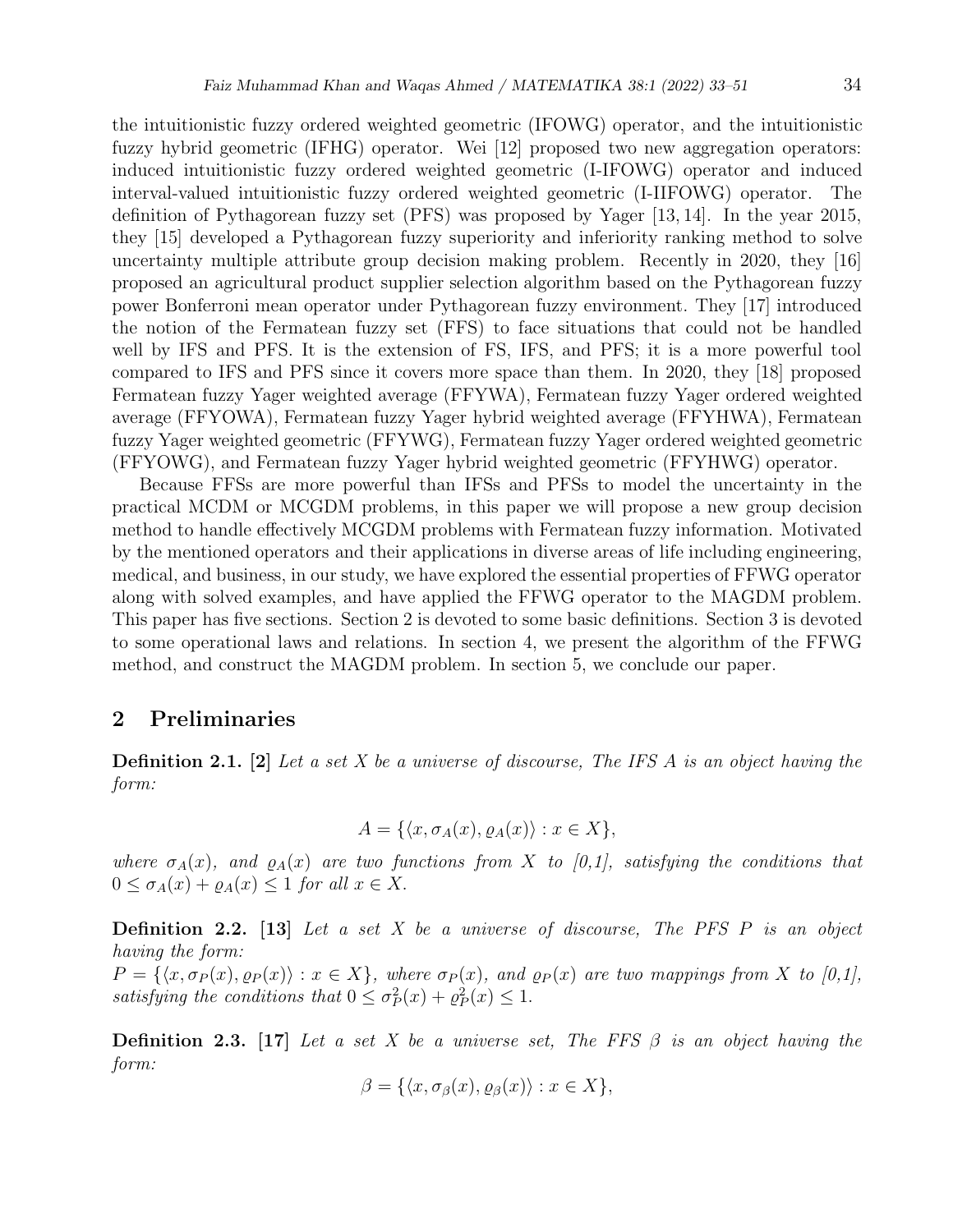where  $\sigma_{\beta}(x)$  represents membership function, and  $\varrho_{\beta}(x)$  represents non-membership function, both are mappings from X to [0,1], satisfying the conditions that  $0 \le \sigma_{\beta}^3(x) + \varrho_{\beta}^3(x) \le 1$  for all  $x \in X$ , and  $\pi_{\beta} = \sqrt[3]{1 - (\sigma_{\beta}(x))^3 - (\rho_{\beta}(x))^3}$  is called the degree of indeterminacy of x to  $\beta$ . For simplicity, we consider the Fermatean fuzzy numbers (FFNs) be the components of the FFS.

For understanding the FFS better, we give an instance to illuminate the understandability of the FFS: the point when someone needs will plan as much craving for the level for an alternative  $x_i$  on a criterion  $C_j$ , he might provide for the degree on which that alternative  $x_i$  fulfills those criteria  $C_i$  likewise 0.9, what's more correspondingly the elective  $x_i$  dissatisfies the criterion  $C_i$  similarly as 0.6. We can definitely get  $0.9 + 0.6 > 1$ , and, therefore, it does not follow the condition of intuitionistic fuzzy sets. Also, we can get  $(0.9)^{2} + (0.6)^{2} = 0.81 + 0.36 = 1.17 > 1$ , which does not obey the constraint condition of Pythagorean fuzzy set. However, we can get  $(0.9)^3 + (0.6)^3 = 0.729 + 0.216 = 0.945 \le 1$ , which is good enough to apply the FFS to control it.

From Figure 1, it is clear that FFS covers more space, and it is the best tool in dealing with ambiquity compared to "Intuitionistic fuzzy set" and "Pythagorean fuzzy set".



Figure 1: Comparison of IFS, PFS, and FFS

**Definition 2.4.** [17] Let  $\beta = (\sigma_{\beta}, \rho_{\beta}), \beta_1 = (\sigma_{\beta_1}, \rho_{\beta_1})$  and  $\beta_2 = (\sigma_{\beta_2}, \rho_{\beta_2})$  be three FFNs, then their operations are defined as follows:

$$
(1) \ \beta^c = (\varrho_\beta, \sigma_\beta),
$$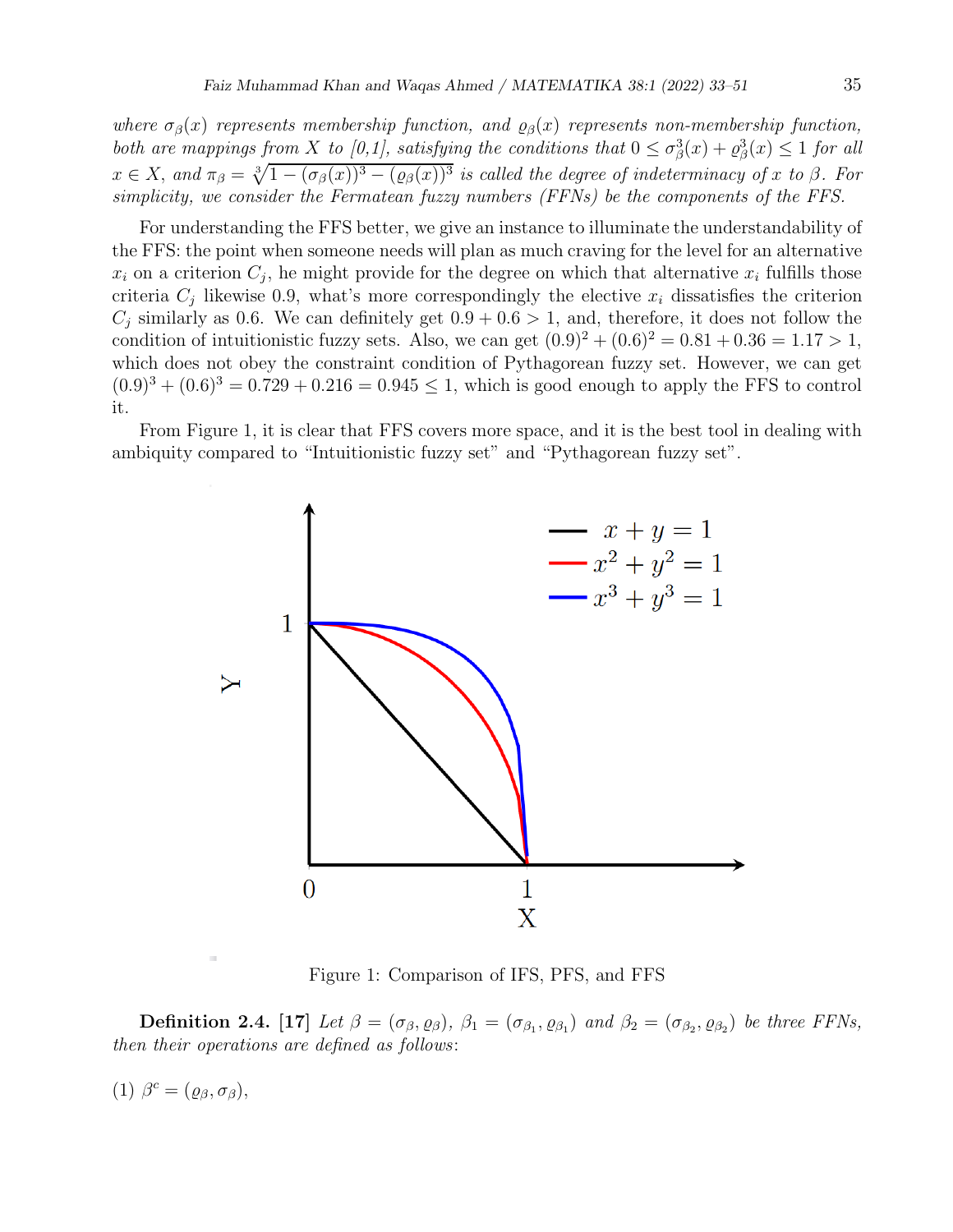(2) 
$$
\beta_1 \boxplus \beta_2 = (\sqrt[3]{(\sigma_{\beta_1})^3 + (\sigma_{\beta_2})^3 - (\sigma_{\beta_1})^3 (\sigma_{\beta_2})^3}, \varrho_{\beta_1} \varrho_{\beta_2}),
$$
  
\n(3)  $\beta_1 \boxtimes \beta_2 = (\sigma_{\beta_1} \sigma_{\beta_2}, \sqrt[3]{(\varrho_{\beta_1})^3 + (\varrho_{\beta_2})^3 - (\varrho_{\beta_1})^3 (\varrho_{\beta_2})^3}),$   
\n(4)  $\alpha \beta = (\sqrt[3]{1 - (1 - (\sigma_{\beta})^3)^{\alpha}}, (\varrho_{\beta})^{\alpha}),$   
\n(5)  $\beta^{\alpha} = ((\sigma_{\beta})^{\alpha}, \sqrt[3]{1 - (1 - (\varrho_{\beta})^3)^{\alpha}}).$ 

In the following, we will discuss some special cases.

(1) If 
$$
\beta = (\sigma_{\beta}, \rho_{\beta}) = (1, 1)
$$
 i.e.  $\sigma_{\beta} = 1$ ,  $\rho_{\beta} = 1$ ,  
\nthen  $\beta^{\gamma} = (1, 1)$ .  
\n
$$
\beta^{\gamma} = (\sigma_{\beta}^{\gamma}, \sqrt[3]{1 - (1 - \rho_{\beta}^3)^{\gamma}})
$$
\n
$$
= (1, \sqrt[3]{1 - (1 - 1)^{\gamma}})
$$
\n
$$
= (1, \sqrt[3]{1})
$$
\n
$$
= (1, 1)
$$

(2) If 
$$
\beta = (\sigma_{\beta}, \rho_{\beta}) = (0, 0)
$$
 i.e.  $\sigma_{\beta} = 0$ ,  $\rho_{\beta} = 0$ ,  
\nthen  $\beta^{\gamma} = (0, 0)$ .  
\n
$$
\beta^{\gamma} = (\sigma_{\beta}^{\gamma}, \sqrt[3]{1 - (1 - \rho_{\beta}^{3})^{\gamma}})
$$
\n
$$
= (0, \sqrt[3]{1 - (1 - 0)^{\gamma}})
$$
\n
$$
= (0, \sqrt[3]{1 - 1})
$$
\n
$$
= (0, 0)
$$

(3) If 
$$
\beta = (\sigma_{\beta}, \rho_{\beta}) = (0, 1)
$$
 i.e.  $\sigma_{\beta} = 0, \rho_{\beta} = 1$ ,  
\nthen  $\beta^{\gamma} = (0, 1)$ .  
\n
$$
\beta^{\gamma} = (\sigma_{\beta}^{\gamma}, \sqrt[3]{1 - (1 - \rho_{\beta}^{3})^{\gamma}})
$$
\n
$$
= (0, \sqrt[3]{1 - (1 - 1)^{\gamma}})
$$
\n
$$
= (0, \sqrt[3]{1 - (0)})
$$
\n
$$
= (0, 1)
$$

(4) If 
$$
\gamma \to 0
$$
 and  $0 \le \sigma_{\beta}$ ,  $\rho_{\beta} \le 1$ , then  
\n
$$
\beta^{\gamma} = (\sigma_{\beta}, \rho_{\beta}) \to (1, 0) \text{ i.e. } \beta^{\gamma} \to (1, 0) (\gamma \to 0)
$$
\n
$$
\beta^{\gamma} = \left(\sigma_{\beta}^{\gamma}, \sqrt[3]{1 - (1 - \rho_{\beta}^3)^{\gamma}}\right)
$$
\n
$$
= \left(1, \sqrt[3]{1 - (1 - 1)^{\gamma}}\right)
$$
\n
$$
= \left(1, \sqrt[3]{1 - (1 - 1)^{0}}\right)
$$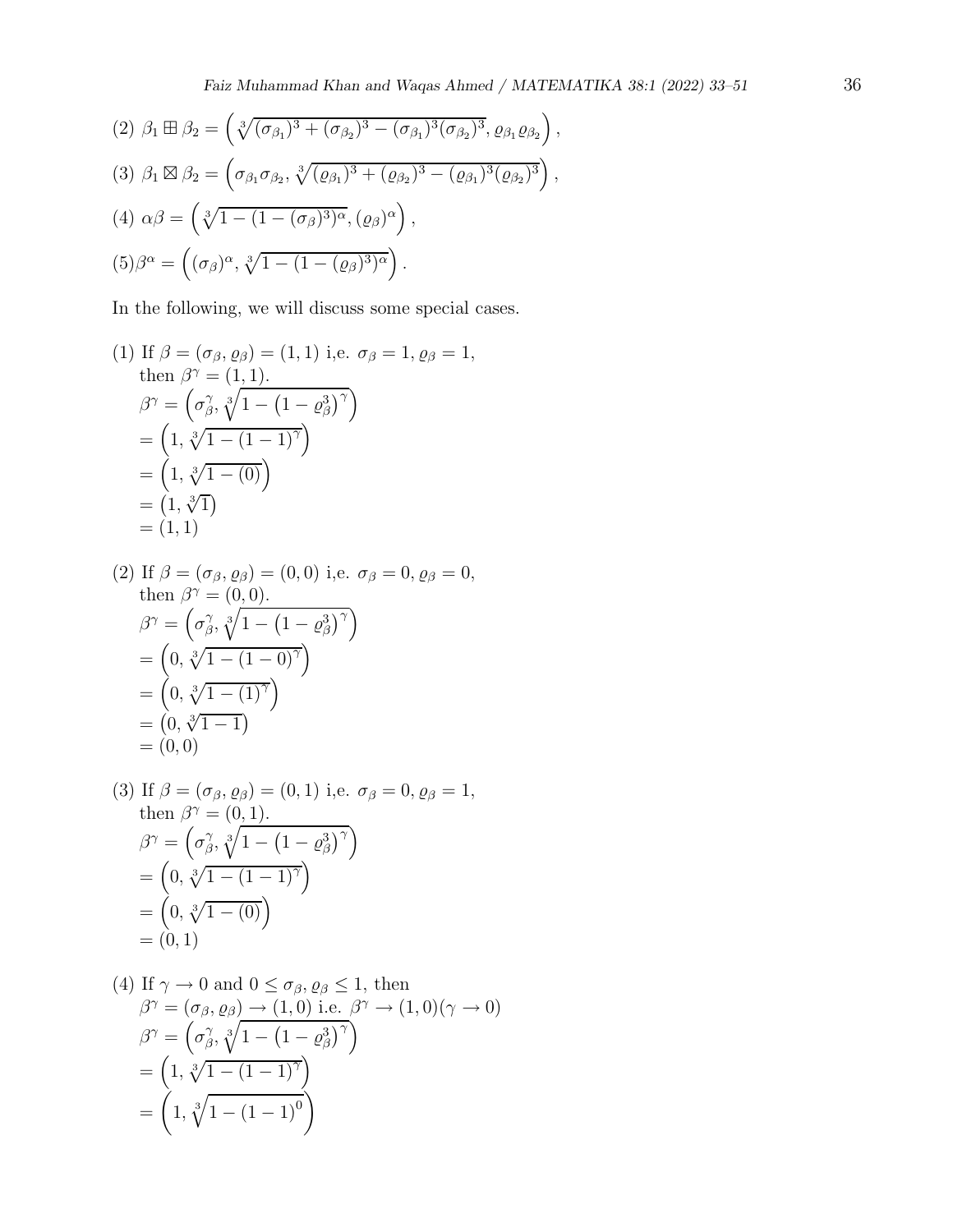$$
= (1, \sqrt[3]{1 - 1})
$$
  
= (1, 0)

(5) If 
$$
\gamma \to +\infty
$$
 and  $0 \le \sigma_{\beta}$ ,  $\rho_{\beta} \le 1$ , then  
\n
$$
\beta^{\gamma} = (\sigma_{\beta}, \rho_{\beta}) \to (0, 1) \text{ i.e. } \beta^{\gamma} \to (0, 1)(\gamma \to +\infty)
$$
\n
$$
\beta^{\gamma} = \left(\sigma_{\beta}^{\gamma}, \sqrt[3]{1 - (1 - \rho_{\beta}^{3})^{\gamma}}\right)
$$
\n
$$
= \left(0, \sqrt[3]{1 - (1 - 1)^{\gamma}}\right)
$$
\n
$$
= \left(0, \sqrt[3]{1 - (0)^{\gamma}}\right)
$$
\n
$$
= (0, \sqrt[3]{1})
$$
\n
$$
= (0, 1)
$$

(6) If 
$$
\gamma = 1
$$
, then  $\beta^{\gamma} = (\sigma_{\beta}, \varrho_{\beta})$ . i.e,  
\n
$$
\beta^{\gamma} \rightarrow \beta(\gamma = 1)
$$
\n
$$
\beta^{\gamma} = (\sigma_{\beta}^{\gamma}, \sqrt[3]{1 - (1 - \varrho_{\beta}^{3})^{\gamma}})
$$
\n
$$
= (\sigma_{\beta}^{1}, \sqrt[3]{1 - (1 - \varrho_{\beta}^{3})^{\gamma}})
$$
\n
$$
= (\sigma_{\beta}, \sqrt[3]{1 - (1 - \varrho_{\beta}^{3})})
$$
\n
$$
= (\sigma_{\beta}, \sqrt[3]{1 - 1 + \varrho_{\beta}^{3}})
$$
\n
$$
= (\sigma_{\beta}, \sqrt[3]{\varrho_{\beta}^{3}})
$$
\n
$$
= (\sigma_{\beta}, \varrho_{\beta})
$$

**Definition 2.5.** [17] Let  $\beta_1 = (\sigma_{\beta_1}, \rho_{\beta_1})$  and  $\beta_2 = (\sigma_{\beta_2}, \rho_{\beta_2})$  be two FFNs (Fermatean fuzzy numbers), a nature quasi-ordering on the FFNs is defined as follows:

 $\beta_1 \geq \beta_2$  if and only if  $\sigma_{\beta_1} \geq \sigma_{\beta_2}$  and  $\varrho_{\beta_1} \leq \varrho_{\beta_2}$ .

**Definition 2.6.** [17] Let  $\beta = (\sigma_{\beta}, \rho_{\beta})$  be a FFN, then the score function of  $\beta$  can be defined as follows:

 $SC(\beta) = (\sigma_{\beta})^3 - (\rho_{\beta})^3$ ,

where  $SC \in [-1, 1]$ .

**Definition 2.7.** [17] Let  $\beta_1 = (\sigma_{\beta_1}, \rho_{\beta_1})$  and  $\beta_2 = (\sigma_{\beta_2}, \rho_{\beta_2})$  be two FFNs,  $SC(\beta_1)$  and  $SC(\beta_2)$  be the score function of  $\beta_1$  and  $\beta_2$  respectively, then

(1) If  $SC(\beta_1) < SC(\beta_2)$ , then  $\beta_1 < \beta_2$ ; (2) If  $SC(\beta_1) > SC(\beta_2)$ , then  $\beta_1 > \beta_2$ ; (3) If  $SC(\beta_1) = SC(\beta_2)$ , then  $\beta_1 \sim \beta_2$ .

**Definition 2.8.** [17] Let  $\beta = (\sigma_{\beta}, \rho_{\beta})$  be an FFN, then the accuracy function of  $\beta$  can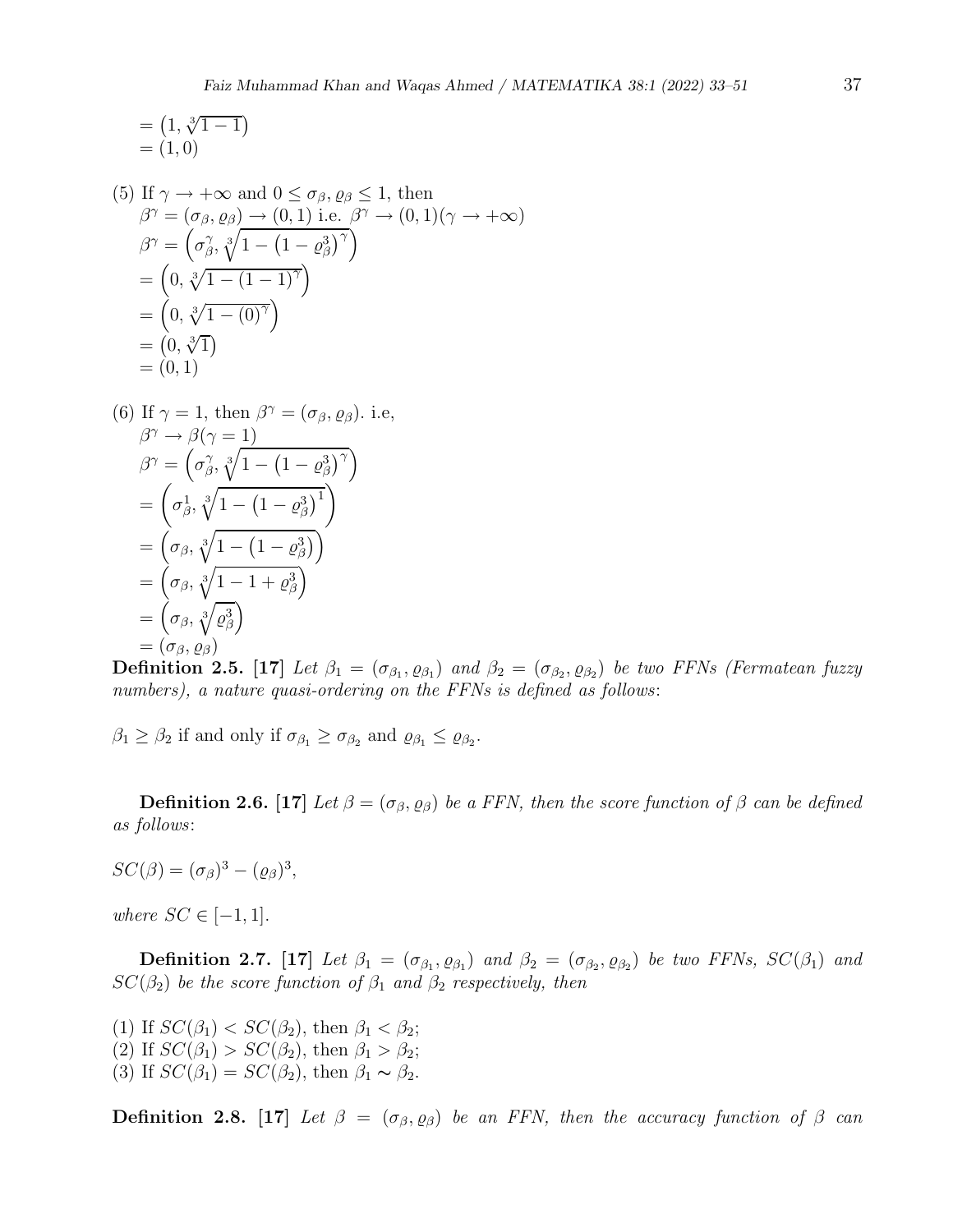be defined as follows:

 $acc(\beta) = (\sigma_{\beta})^3 + (\varrho_{\beta})^3$ .

**Definition 2.9.** [17] Let  $\beta_1 = (\sigma_{\beta_1}, \rho_{\beta_1})$  and  $\beta_2 = (\sigma_{\beta_2}, \rho_{\beta_2})$  be two FFNs,  $SC(\beta_j)$  and  $acc(\beta_i)(j=1,2)$  are the score values and accuracy values of  $\beta_1$  and  $\beta_2$  respectively, then

(1) If  $SC(\beta_1) < SC(\beta_2)$ , then  $\beta_1 < \beta_2$ ; (2) If  $SC(\beta_1) > SC(\beta_2)$ , then  $\beta_1 > \beta_2$ ; (3) If  $SC(\beta_1) = SC(\beta_2)$ , then

(i) If  $acc(\beta_1) < acc(\beta_2)$ , then  $\beta_1 < \beta_2$ ; (ii) If  $acc(\beta_1) > acc(\beta_2)$ , then  $\beta_1 > \beta_2$ ; (iii) If  $acc(\beta_1) = acc(\beta_2)$ , then  $\beta_1 = \beta_2$ .

## 3 Operational Laws and Relations

This section is devoted to some operational laws and relations.

**Theorem 3.1** let  $\beta_1 = (\sigma_{\beta_1}, \rho_{\beta_1})$  and  $\beta_2 = (\sigma_{\beta_2}, \rho_{\beta_2})$  be two FFNs,  $\sigma_{\beta_1}^3 \in (0,1), \rho_{\beta_1}^3 \in$  $(0, 1), \sigma_{\beta_2}^3 \in (0, 1), \rho_{\beta_2}^3 \in (0, 1), \sigma_{\beta_1}^3 + \rho_{\beta_1}^3 \leq 1, \sigma_{\beta_2}^3 + \rho_{\beta_2}^3 \leq 1$ . Let  $\alpha_1 = \beta_1 \boxtimes \beta_2$  and  $\alpha_2 = \beta \gamma(\gamma > 0)$ . Then  $\alpha_1$  and  $\alpha_2$  are also FFNs.

**Proof** Let  $\beta_1 = (\sigma_{\beta_1}, \rho_{\beta_1})$  and  $\beta_2 = (\sigma_{\beta_2}, \rho_{\beta_2})$  be two FFNs which means that  $\sigma_{\beta_1}^3 + \rho_{\beta_1}^3 \leq 1$ and  $\sigma_{\beta_2}^3 + \varrho_{\beta_2}^3 \le 1$ . Therefore,  $1 - \varrho_{\beta_1}^3 \ge \sigma_{\beta_1}^3 \ge 0$ ,  $1 - \varrho_{\beta_2}^3 \ge \sigma_{\beta_2}^3 \ge 0$ .  $\left( \sigma_{\beta_1} \sigma_{\beta_2} \right)^3 + \left( \sqrt[3]{\varrho_{\beta_1}^3 + \varrho_{\beta_2}^3 - \varrho_{\beta_1}^3 \varrho_{\beta_2}^3} \right)^3$  $\leq (1-\varrho_{\beta_1}^3)(1-\varrho_{\beta_2}^3)+\left(\sqrt[3]{\varrho_{\beta_1}^3+\varrho_{\beta_2}^3-\varrho_{\beta_1}^3\varrho_{\beta_2}^3}\right)^3$  $= (1 - \varrho_{\beta_1}^3)(1 - \varrho_{\beta_2}^3) + \varrho_{\beta_1}^3 + \varrho_{\beta_2}^3 - \varrho_{\beta_1}^3 \varrho_{\beta_2}^3$  $= 1 - \varrho_{\beta_1}^3 - \varrho_{\beta_2}^3 + \varrho_{\beta_1}^3 \varrho_{\beta_2}^3 + \varrho_{\beta_1}^3 + \varrho_{\beta_2}^3 - \varrho_{\beta_1}^3 \varrho_{\beta_2}^3$ 

Thus  $\alpha_1$  is a FFN. Now let  $\sigma_{\beta}^{\gamma} \ge 0$  and  $\rho_{\beta}^{\gamma} \ge 0, 1 - \rho_{\beta}^3 \ge \sigma_{\beta}^3 \ge 0$  and hence  $(1 - \varrho_{\beta}^3)^{\gamma} \geq (\sigma_{\beta}^3)^{\gamma} \geq 0.$ Since

$$
(\sigma_{\beta}^{\gamma})^3 + (\sqrt[3]{1 - (1 - \varrho_{\beta}^3)^{\gamma}})^3
$$
  
\n
$$
\leq (1 - \varrho_{\beta}^3)^{\gamma} + (\sqrt[3]{1 - (1 - \varrho_{\beta}^3)^{\gamma}})^3
$$
  
\n
$$
= (1 - \varrho_{\beta}^3)^{\gamma} + 1 - (1 - \varrho_{\beta}^3)^{\gamma}
$$
  
\n
$$
= 1
$$

Thus  $\alpha_2$  is also a FFN.  $\Box$ 

 $=1$ 

**Definition 3.2** [19] Let  $\beta_j = (\sigma_{\beta_j}, \varrho_{\beta_j})$  (j = 1, ..., n) be FFNs then the Fermatean fuzzy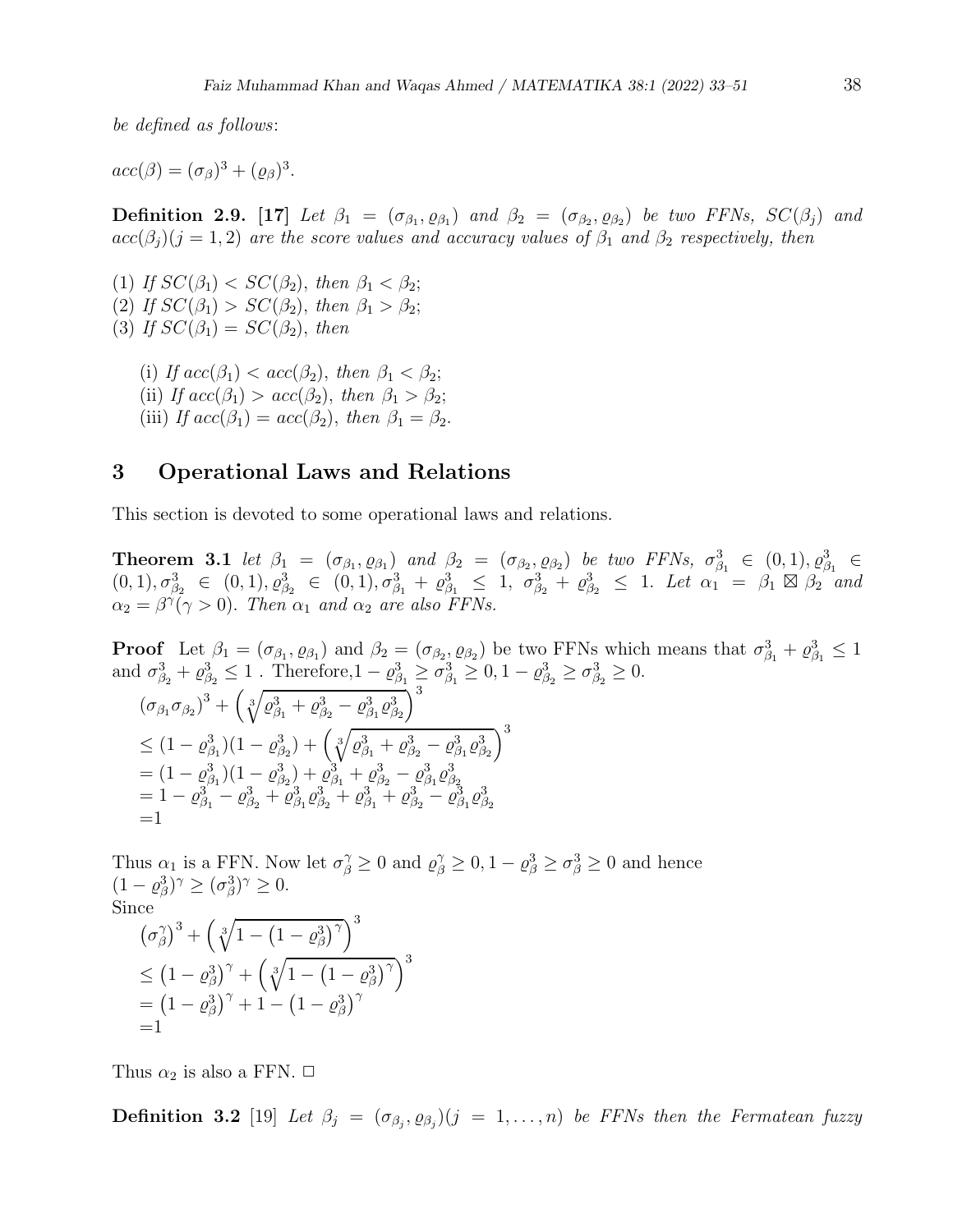weighted geometric aggregation operator is a mapping  $FFWG: \Omega^n \to \Omega$  and can be defined as:

$$
FFWG_w(\beta_1, \beta_2, \dots, \beta_n) = \beta_1^{w_1} \boxtimes \beta_2^{w_2} \boxtimes \dots \boxtimes \beta_n^{w_n}
$$
 (1)

where  $w = (w_1, w_2, \ldots, w_n)^T$  is the weighted vector of  $\beta_j (j = 1, 2, 3, \ldots, n)$  with condition  $w_j \in [0, 1]$  and  $\sum_{j=1}^{n}$  $w_j = 1$ .

If  $w = \left(\frac{1}{n}\right)$  $\frac{1}{n}, \frac{1}{n}$  $\frac{1}{n}, \ldots, \frac{1}{n}$  $\frac{1}{n}$ <sup>T</sup>, then the FFWG operator is converted to FFG operator which is defined as:

$$
FFG(\beta_1, \beta_2, \dots, \beta_n) = (\beta_1 \boxtimes \beta_2 \boxtimes \dots \boxtimes \beta_n)^{\frac{1}{n}}
$$
\n(2)

#### Example 3.3 Let

 $\beta_1 = (0.3, 0.5), \beta_2 = (0.4, 0.7)$  $\beta_3 = (0.7, 0.5), \beta_2 = (0.6, 0.8)$ and  $w = (0.5, 0.2, 0.2, 0.1)^T$ .

Thus

$$
FWG_w (\beta_1, \beta_2, \beta_3, \beta_4)
$$
  
=  $\left( \prod_{j=1}^4 \sigma_{\beta_j}^{w_j}, \sqrt[3]{1 - \prod_{j=1}^4 (1 - \varrho_{\beta_j}^3)} \right)$   
=  $((0.3)^{0.5} \bullet (0.4)^{0.2} \bullet (0.7)^{0.2} \bullet (0.6)^{0.1}, \sqrt[3]{1 - (1 - 0.5^3)^{0.5} (1 - 0.7^3)^{0.2} (1 - 0.5^3)^{0.2} (1 - 0.8^3)^{0.1}})$   
=  $(0.4035, 0.6042).$ 

**Theorem 3.4** Let  $\beta_j = (\sigma_{\beta_j}, \varrho_{\beta_j}) (j = 1, 2, ..., n)$  are FFNs, then their aggregated value obtained by applying FFWG operator is also a FFN, and

$$
FFWG_w(\beta_1, \beta_2, ..., \beta_n) = \boxtimes_{j=1}^n (\beta_j)^{w_j}
$$
  
= 
$$
\left( \prod_{j=1}^n \sigma_{\beta_j}^{w_j}, \sqrt[n]{1 - \prod_{j=1}^n (1 - \varrho_{\beta_j}^3)^{w_j}} \right)
$$
 (3)

the weighted vector of  $\beta_j$  (j = 1, 2, ..., n) is  $w = (w_1, w_2, \ldots, w_n)^T$  with some conditions  $w_j \in [0, 1]$  and  $\sum_{j=1}^{n}$  $w_j = 1$ .

**Proof** By mathematical induction we can prove that equation (3) holds for all n. First we show that equation (3) holds for  $n = 2$ , since

So 
$$
\beta_1^{w_1} = \left(\sigma_{\beta_1}^{w_1}, \sqrt[3]{1 - \left(1 - \varrho_{\beta_1}^3\right)^{w_1}}\right)
$$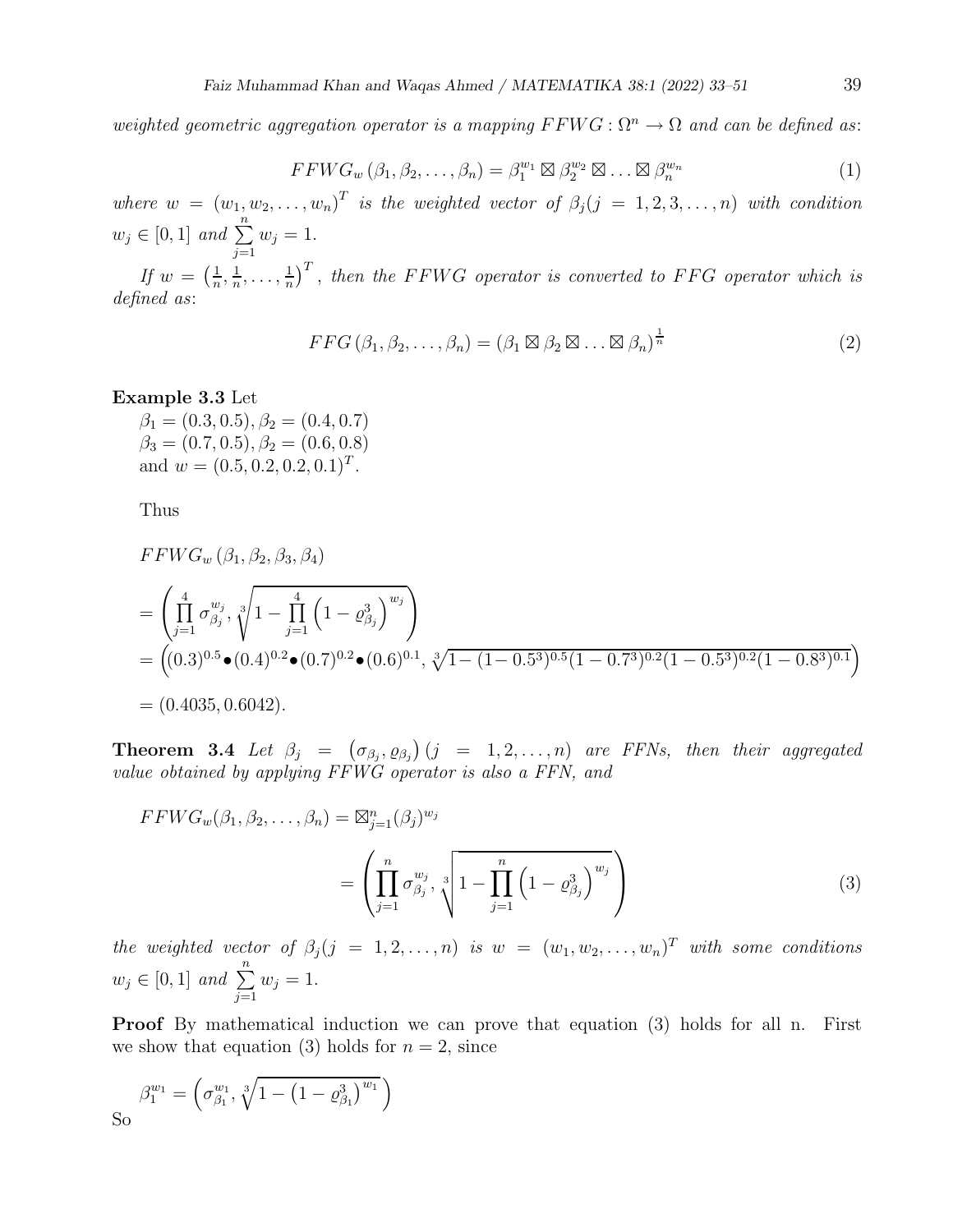$$
\beta_2^{w_2} = \left(\sigma_{\beta_2}^{w_2}, \sqrt[3]{1 - (1 - \rho_{\beta_2}^3)^{w_2}}\right)
$$
  
\n
$$
\beta_1^{w_1} \boxtimes \beta_2^{w_2}
$$
  
\n
$$
= \left(\sigma_{\beta_1}^{w_1}, \sqrt[3]{1 - (1 - \rho_{\beta_1}^3)^{w_1}}\right) \boxtimes \left(\sigma_{\beta_2}^{w_2}, \sqrt[3]{1 - (1 - \rho_{\beta_2}^3)^{w_2}}\right)
$$
  
\n
$$
= \left(\sigma_{\beta_1}^{w_1} \sigma_{\beta_2}^{w_2}, \sqrt[3]{\left(\sqrt[3]{1 - (1 - \rho_{\beta_1}^3)^{w_1}}\right)^3 + \left(\sqrt[3]{1 - (1 - \rho_{\beta_2}^3)^{w_2}}\right)^3 - \left(\sqrt[3]{1 - (1 - \rho_{\beta_1}^3)^{w_1}}\right)^3 \left(\sqrt[3]{1 - (1 - \rho_{\beta_2}^3)^{w_2}}\right)^3}\right)
$$
  
\n
$$
= \left(\sigma_{\beta_1}^{w_1} \sigma_{\beta_2}^{w_2}, \sqrt[3]{1 - (1 - \rho_{\beta_1}^3)^{w_1} + 1 - (1 - \rho_{\beta_2}^3)^{w_2} - (1 - (1 - \rho_{\beta_1}^3)^{w_1}) (1 - (1 - \rho_{\beta_2}^3)^{w_2})}\right)
$$
  
\n
$$
= \left(\sigma_{\beta_1}^{w_1} \sigma_{\beta_2}^{w_2}, \sqrt[3]{1 - (1 - \rho_{\beta_1}^3)^{w_1} (1 - \rho_{\beta_2}^3)^{w_2}}\right)
$$
  
\n
$$
= \left(\prod_{j=1}^2 \sigma_{\beta_j}^{w_j}, \sqrt[3]{1 - \prod_{j=1}^2 (1 - \rho_{\beta_j}^3)^{w_j}}\right)
$$

Thus equation (3) holds for  $n = 2$ . Let us suppose that equation (3) is true for  $n = k$ . Then we have

$$
FFWG_w(\beta_1, \beta_2, \dots, \beta_k) = \left(\prod_{j=1}^k \sigma_{\beta_j}^{w_j}, \sqrt[3]{1 - \prod_{j=1}^k \left(1 - \varrho_{\beta_j}^3\right)^{w_j}}\right)
$$

Now we show that equation (11) is true for 
$$
n = k + 1
$$
  
\n
$$
FFWG_w(\beta_1, \beta_2, ..., \beta_{k+1})
$$
\n
$$
= \beta_1^{w_1} \boxtimes \beta_2^{w_2} \boxtimes ... \boxtimes \beta_{k+1}^{w_{k+1}}
$$
\n
$$
= \left( \prod_{j=1}^k \sigma_{\beta_j}^{w_j}, \sqrt[3]{1 - \prod_{j=1}^k (1 - \varrho_{\beta_j}^3)^{w_j}} \right) \boxtimes \left( (\sigma_{\beta_{k+1}})^{w_{k+1}}, \sqrt[3]{1 - (1 - \varrho_{\beta_{k+1}}^3)^{w_{k+1}}} \right)
$$
\n
$$
= \left( \prod_{j=1}^k \sigma_{\beta_j}^{w_j} (\sigma_{\beta_{k+1}})^{w_{k+1}}, \sqrt[3]{1 - (1 - \varrho_{\beta_{k+1}}^3)^{w_{k+1}}} \right) \prod_{j=1}^k \left( \sum_{j=1}^k \left( 1 - \varrho_{\beta_j}^3 \right)^{w_j} \right)^{w_j} + \left( \sqrt[3]{1 - (1 - \varrho_{\beta_{k+1}}^3)^{w_{k+1}}} \right)^{w_j} - \left( \sqrt[3]{1 - \prod_{j=1}^k (1 - \varrho_{\beta_j}^3)^{w_j}} \right)^{w_j} \left( \sqrt[3]{1 - (1 - \varrho_{\beta_{k+1}}^3)^{w_{k+1}}} \right)^{w_j} \right)
$$

 $\Big\}$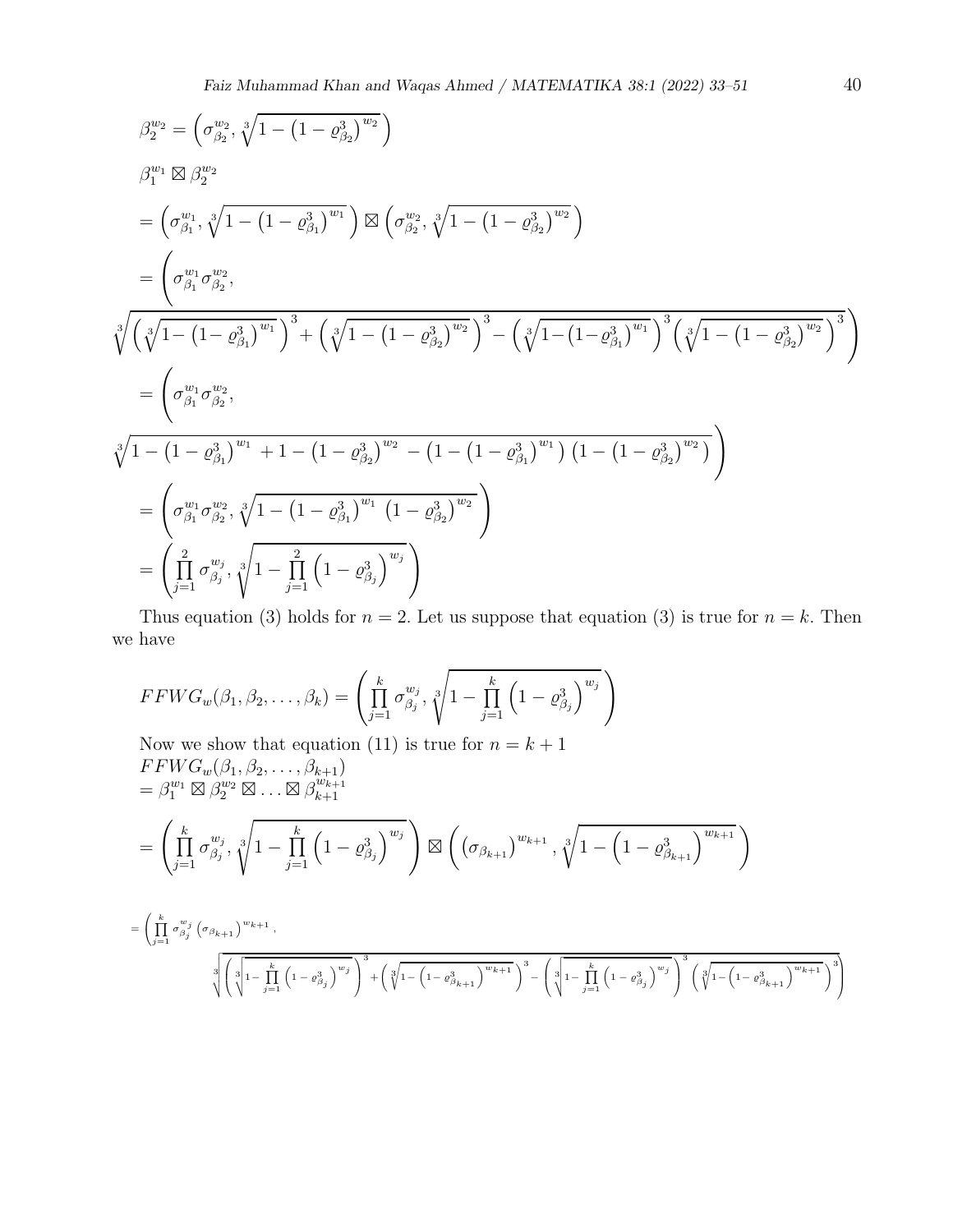$$
= \left( \prod_{j=1}^{k} \sigma_{\beta_{j}}^{w_{j}} \left( \sigma_{\beta_{k+1}} \right)^{w_{k+1}},
$$
\n
$$
\sqrt[3]{1-\prod_{j=1}^{k} \left( 1-\varrho_{\beta_{j}}^{3} \right)^{w_{j}} + 1 - \left( 1-\varrho_{\beta_{k+1}}^{3} \right)^{w_{k+1}} - \left( 1-\prod_{j=1}^{k} \left( 1-\varrho_{\beta_{j}}^{3} \right)^{w_{j}} \right) \left( 1 - \left( 1-\varrho_{\beta_{k+1}}^{3} \right)^{w_{k+1}} \right)}
$$
\n
$$
= \left( \prod_{j=1}^{k+1} \sigma_{\beta_{j}}^{w_{j}}, \sqrt[3]{1-\prod_{j=1}^{k+1} \left( 1-\varrho_{\beta_{j}}^{3} \right)^{w_{j}}} \right)
$$

Hence equation (3) holds for  $n = k + 1$ . Thus equation (3) holds for all  $n \square$ 

Example 3.5 Let  $\beta_1 = (0.3, 0.7), \beta_2 = (0.4, 0.6), \beta_3 = (0.5, 0.6), \beta_4 = (0.6, 0.3),$  be four FFNs, and their weighted vector is  $w = (0.4, 0.3, 0.2, 0.1)^T$ , then if we apply the FFWG operator we get the Fermatean fuzzy number.

Thus

$$
FWG_w(\beta_1, \beta_2, \beta_3, \beta_4)
$$
  
=  $\left(\prod_{j=1}^4 \sigma_{\beta_j}^{w_j}, \sqrt[3]{1 - \prod_{j=1}^4 (1 - \varrho_{\beta_j}^3)}\right)$   
=  $\left((0.3)^{0.4} \bullet (0.4)^{0.3} \bullet (0.5)^{0.2} \bullet (0.6)^{0.1}, \sqrt[3]{1 - (1 - 0.7^3)^{0.4} (1 - 0.6^3)^{0.3} (1 - 0.6^3)^{0.2} (1 - 0.3^3)^{0.1}}\right)$   
=  $(0.3882, 0.6329)$ 

**Theorem 3.6** Let  $\beta_j = (\sigma_{\beta_j}, \varrho_{\beta_j}) (j = 1, 2, 3, \ldots, n)$  be the FFNs and the weighted vector of  $\beta_j$  (j = 1, 2, 3, ..., n) is  $w = (w_1, w_2, \ldots, w_n)^T$  with some conditions  $w_j \in [0, 1]$  and  $\sum_{j=1}^n$  $w_j = 1$ . If  $\beta_j$  (j = 1, 2, 3, ..., n) are mathematically equal. Then

 $FFWG_w(\beta_1, \beta_2, \ldots, \beta_n) = \beta$ 

Proof As we know that

$$
FFWG_w(\beta_1, \beta_2, \dots, \beta_n) = \beta_1^{w_1} \boxtimes \beta_2^{w_2} \boxtimes \dots \boxtimes \beta_n^{w_n}
$$

Let  $\beta_i$   $(j = 1, 2, 3, \ldots, n) = \beta$ , then

$$
FFWG_w(\beta_1, \beta_2, \dots, \beta_n) = \beta_1^{w_1} \boxtimes \beta_2^{w_2} \boxtimes \dots \boxtimes \beta_n^{w_n}
$$

$$
= (\beta)^{\sum_{j=1}^n w_j}
$$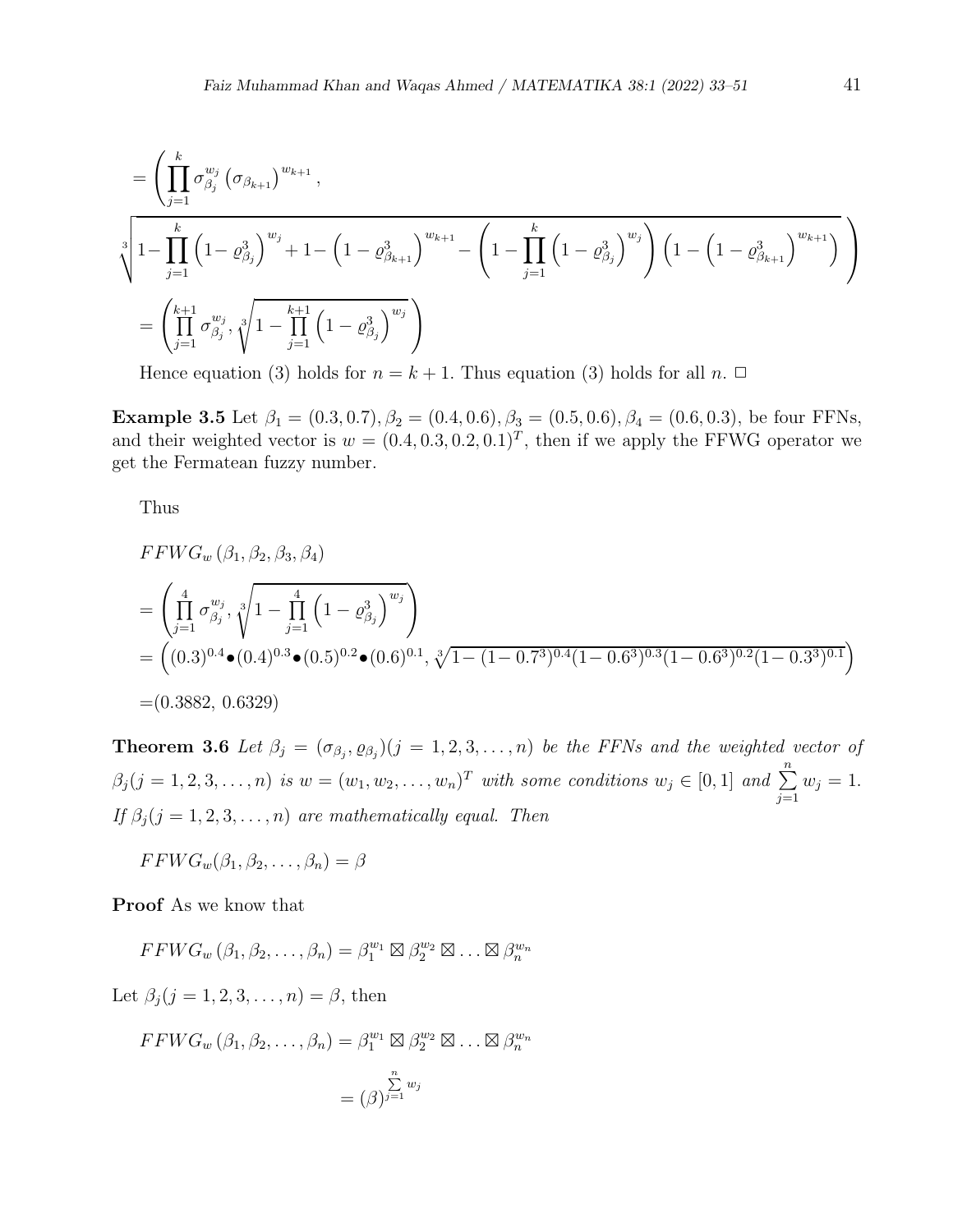$=\beta$ .  $\square$ 

Example 3.7 Let  $\beta_1 = (0.4, 0.5), \beta_2 = (0.4, 0.5), \beta_3 = (0.4, 0.5), \beta_4 = (0.4, 0.5),$  be four FFNs, and their weighted vector is  $w = (0.4, 0.3, 0.2, 0.1)^T$ , then if we apply the FFWG operator we get the Fermatean fuzzy number.

Thus

$$
FFWG_w(\beta_1, \beta_2, \beta_3, \beta_4)
$$
  
=  $\left(\prod_{j=1}^4 \sigma_{\beta_j}^{w_j}, \sqrt[3]{1 - \prod_{j=1}^4 (1 - \varrho_{\beta_j}^3)}\right)$   
=  $\left((0.4)^{0.4} \bullet (0.4)^{0.3} \bullet (0.4)^{0.2} \bullet (0.4)^{0.1}, \sqrt[3]{1 - (1 - 0.5^3)^{0.4}(1 - 0.5^3)^{0.3}(1 - 0.5^3)^{0.2}(1 - 0.5^3)^{0.1}}\right)$   
=  $(0.4, 0.5)$ 

**Theorem 3.8** Let  $\beta_j = (\sigma_{\beta_j}, \varrho_{\beta_j}) (j = 1, 2, 3, \ldots, n)$  be the FFNs and the weighted vector of  $\beta_j$  (j = 1, 2, 3, ..., n) is  $w = (w_1, w_2, \ldots, w_n)^T$  with some conditions  $w_j \in [0, 1]$  and  $\sum_{j=1}^n$  $w_j = 1$ . If  $\beta_j$  (j = 1, 2, 3, ..., n) are mathematically equal. If

$$
\beta^{-} = \left(\min_{j} (\sigma_{\beta_j}), \max_{j} (\varrho_{\beta_j})\right),
$$

$$
\beta^{+} = \left(\max_{j} (\sigma_{\beta_j}), \min_{j} (\varrho_{\beta_j})\right),
$$

then

$$
\beta^{-} \le FFWG_w(\beta_1, \beta_2, \dots, \beta_n) \le \beta^{+}
$$
\n(4)

for all w.

Proof As we know that

$$
\min_{j} (\sigma_{\beta_j}) \leq \sigma_{\beta_j} \leq \max_{j} (\sigma_{\beta_j})
$$
\n(5)

$$
\min_{j} (\varrho_{\beta_j}) \leq \varrho_{\beta_j} \leq \max_{j} (\varrho_{\beta_j}). \tag{6}
$$

From equation (5), we have

$$
\Leftrightarrow \min_{j} (\sigma_{\beta_j}) \leq \sigma_{\beta_j} \leq \max_{j} (\sigma_{\beta_j})
$$
  

$$
\Leftrightarrow \min_{j} (\sigma_{\beta_j})^{w_j} \leq \sigma_{\beta_j}^{w_j} \leq \max_{j} (\sigma_{\beta_j})^{w_j}
$$
  

$$
\Leftrightarrow \prod_{j=1}^{n} \min_{j} (\sigma_{\beta_j})^{w_j} \leq \prod_{j=1}^{n} \sigma_{\beta_j}^{w_j} \leq \prod_{j=1}^{n} \max_{j} (\sigma_{\beta_j})^{w_j}
$$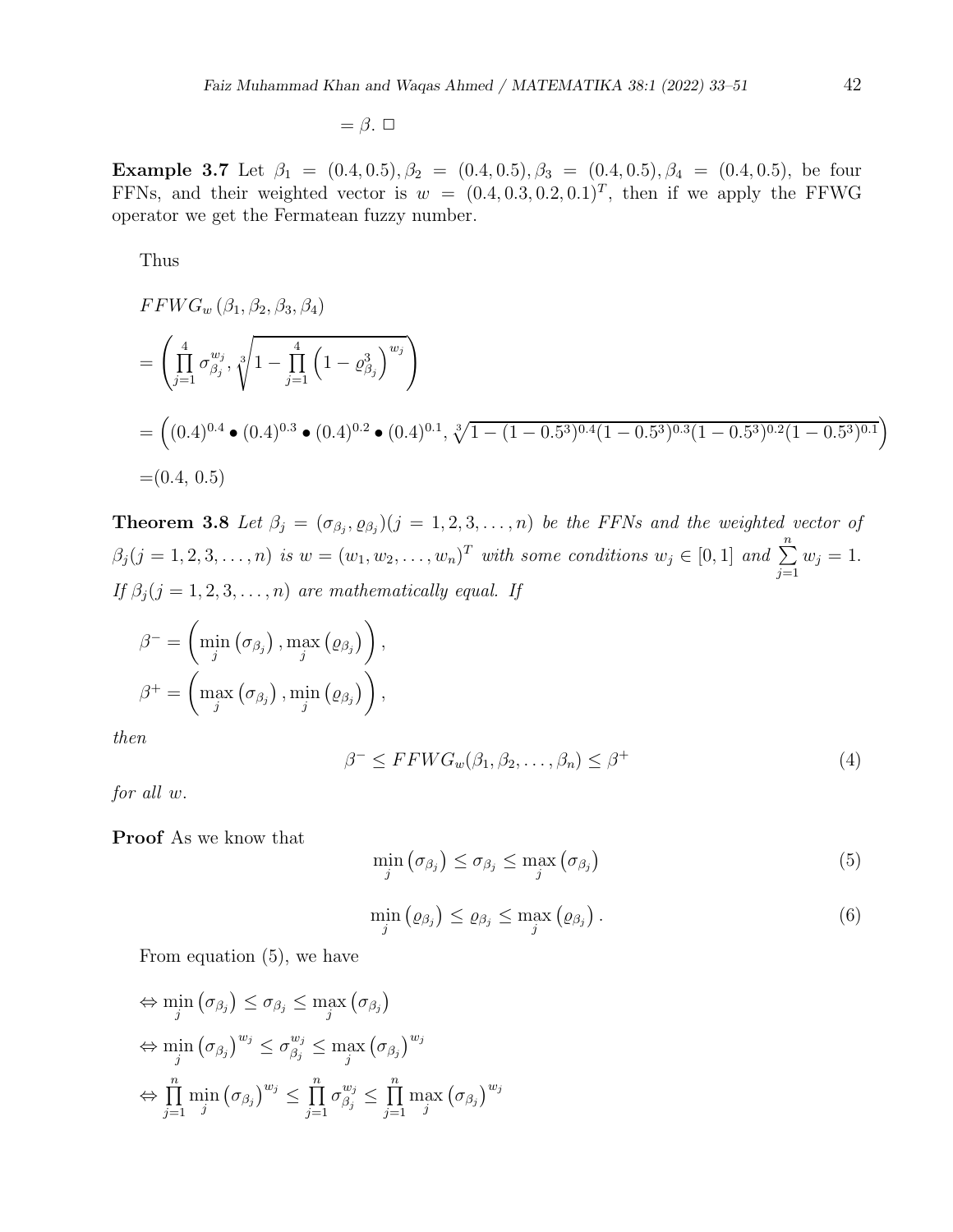$$
\Leftrightarrow \min_{j} (\sigma_{\beta_j}) \leq \prod_{j=1}^n \sigma_{\beta_j}^{w_j} \leq \max_{j} (\sigma_{\beta_j}).
$$

Now from equation (6), we have

$$
\Leftrightarrow \sqrt[3]{1 - \max_{j} (\varrho_{\beta_{j}})^{3}} \le \sqrt[3]{1 - \varrho_{\beta_{j}}^{3}} \le \sqrt[3]{1 - \min_{j} (\varrho_{\beta_{j}})^{3}}
$$
  
\n
$$
\Leftrightarrow \sqrt[3]{\prod_{j=1}^{n} \left(1 - \max_{j} (\varrho_{\beta_{j}})^{3}\right)^{w_{j}}} \le \sqrt[3]{\prod_{j=1}^{n} \left(1 - \varrho_{\beta_{j}}^{3}\right)^{w_{j}}} \le \sqrt[3]{\prod_{j=1}^{n} \left(1 - \min_{j} (\varrho_{\beta_{j}})^{3}\right)^{w_{j}}}
$$
  
\n
$$
\Leftrightarrow \sqrt[3]{1 - \max_{j} (\varrho_{\beta_{j}})^{3}} \le \sqrt[3]{\prod_{j=1}^{n} \left(1 - \varrho_{\beta_{j}}^{3}\right)^{w_{j}}} \le \sqrt[3]{\prod_{j=1}^{n} \left(1 - \min_{j} (\varrho_{\beta_{j}})^{3}\right)^{w_{j}}}
$$
  
\n
$$
\Leftrightarrow \min_{j} (\varrho_{\beta_{j}}) \le \sqrt[3]{1 - \prod_{j=1}^{n} \left(1 - \varrho_{\beta_{j}}^{3}\right)^{w_{j}}} \le \max_{j} (\varrho_{\beta_{j}}).
$$
\n(7)

Let  $FFWG_w(\beta_1, \beta_2, \ldots, \beta_n) = \beta = (\sigma_{\beta}, \varrho_{\beta})$ , then

$$
R(\beta) = \sigma_{\beta}^{3} - \varrho_{\beta}^{3} \le \max_{j} (\sigma_{\beta})^{3} - \min_{j} (\varrho_{\beta})^{3}
$$
  
=  $R(\beta^{+})$ 

Thus  $R(\beta) \leq R(\beta^+)$ . Again

$$
R(\beta) = \sigma_{\beta}^{3} - \varrho_{\beta}^{3} \ge \min_{j} (\sigma_{\beta})^{3} - \max_{j} (\varrho_{\beta})^{3}
$$
  
=  $R(\beta^{-}).$ 

Thus  $R(\beta) \ge R(\beta^-)$ . If  $R(\beta) < R(\beta^+)$ ,  $R(\beta) > R(\beta^-)$ , then  $\beta^-$  <  $FFWG_w(\beta_1, \beta_2, \dots, \beta_n)$  <  $\beta^+$  (8)

If  $R(\beta) = R(\beta^+)$ , then

$$
\Leftrightarrow \sigma_{\beta}^{3} - \varrho_{\beta}^{3} = \max_{j} (\sigma_{\beta})^{3} - \min_{j} (\varrho_{\beta})^{3}
$$

$$
\Leftrightarrow \sigma_{\beta}^{3} = \max_{j} (\sigma_{\beta})^{3}, \varrho_{\beta}^{3} = \min_{j} (\varrho_{\beta})^{3}
$$

$$
\Leftrightarrow \sigma_{\beta} = \max_{j} (\sigma_{\beta}), \varrho_{\beta} = \min_{j} (\varrho_{\beta})
$$

Since

$$
A(\beta) = \sigma_{\beta}^3 + \varrho_{\beta}^3 = \max_j (\sigma_{\beta})^3 + \min_j (\varrho_{\beta})^3 = A(\beta^+),
$$

thus

$$
FFWG_w(\beta_1, \beta_2, \dots, \beta_n) = \beta^+.
$$
\n(9)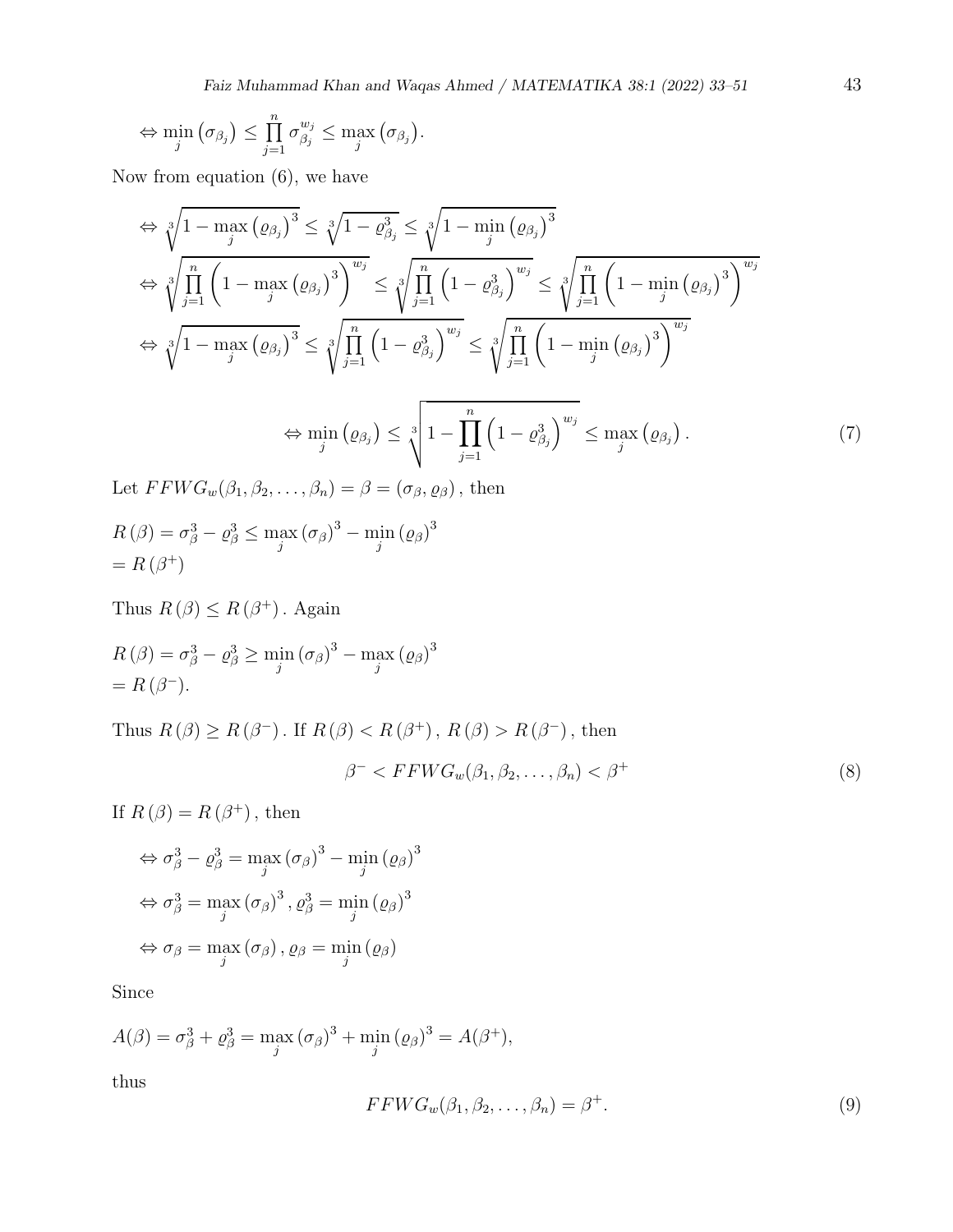If  $R(\beta) = R(\beta^-)$ , then

$$
\Leftrightarrow \sigma_{\beta}^{3} - \varrho_{\beta}^{3} = \min_{j} (\sigma_{\beta})^{3} - \max_{j} (\varrho_{\beta})^{3}
$$

$$
\Leftrightarrow \sigma_{\beta}^{3} = \min_{j} (\sigma_{\beta})^{3}, \varrho_{\beta}^{3} = \max_{j} (\varrho_{\beta})^{3}
$$

$$
\Leftrightarrow \sigma_{\beta} = \min_{j} (\sigma_{\beta}), \varrho_{\beta} = \max_{j} (\varrho_{\beta}).
$$

Since

$$
A(\beta) = \sigma_{\beta}^3 + \varrho_{\beta}^3 = \min_{j} (\sigma_{\beta})^3 + \max_{j} (\varrho_{\beta})^3 = A(\beta^{-}),
$$

thus

$$
FFWG_w(\beta_1, \beta_2, \dots, \beta_n) = \beta^- \tag{10}
$$

Thus from equation (8) to (10), we have

$$
\beta^{-} \leq FFWG_w(\beta_1, \beta_2, \dots, \beta_n) \leq \beta^{+}, \text{ for all } w. \ \Box
$$

**Theorem 3.9** Let  $\beta_j = (\sigma_{\beta_j}, \rho_{\beta_j}) (j = 1, 2, 3, ..., n)$ , and  $\beta_j^* = (\sigma_{\beta_j^*}, \rho_{\beta_j^*}) (j = 1, 2, 3, ..., n)$ be the two collection of FFNs with the weighted vector  $w = (w_1, w_2, \ldots, w_n)^T$  satisfying the conditions  $w_j \in [0,1]$  and  $\sum_{j=1}^n w_j = 1$ . If  $\sigma_{\beta_j} \leq \sigma_{\beta_j^*}$  and  $\varrho_{\beta_j} \geq \varrho_{\beta_j^*}$  then

$$
FFWG_w(\beta_1, \beta_2, \dots, \beta_n) \le FFWG_w(\beta_1^*, \beta_2^*, \dots, \beta_n^*)
$$
\n
$$
(11)
$$

**Proof** Since,  $\sigma_{\beta_j} \leq \sigma_{\beta_j^*}$  and  $\varrho_{\beta_j} \geq \varrho_{\beta_j^*}$  then

$$
\Leftrightarrow \sigma_{\beta_j}^{w_j} \leq \sigma_{\beta_j^*}^{w_j}
$$

$$
\Leftrightarrow \prod_{j=1}^n \sigma_{\beta_j}^{w_j} \leq \prod_{j=1}^n \sigma_{\beta_j^*}^{w_j}
$$

Now using the non-membership function we have

$$
\Leftrightarrow 1 - \varrho_{\beta_j}^3 \le 1 - \varrho_{\beta_j}^3
$$
  

$$
\Leftrightarrow \sqrt[3]{\prod_{j=1}^n \left(1 - \varrho_{\beta_j}^3\right)^{w_j}} \le \sqrt[3]{\prod_{j=1}^n \left(1 - \varrho_{\beta_j}^3\right)^{w_j}}
$$
  

$$
\Leftrightarrow \sqrt[3]{1 - \prod_{j=1}^n \left(1 - \varrho_{\beta_j}^3\right)^{w_j}} \le \sqrt[3]{1 - \prod_{j=1}^n \left(1 - \varrho_{\beta_j}^3\right)^{w_j}}
$$

Let

$$
\beta = FFWG_w(\beta_1, \beta_2, \dots, \beta_n)
$$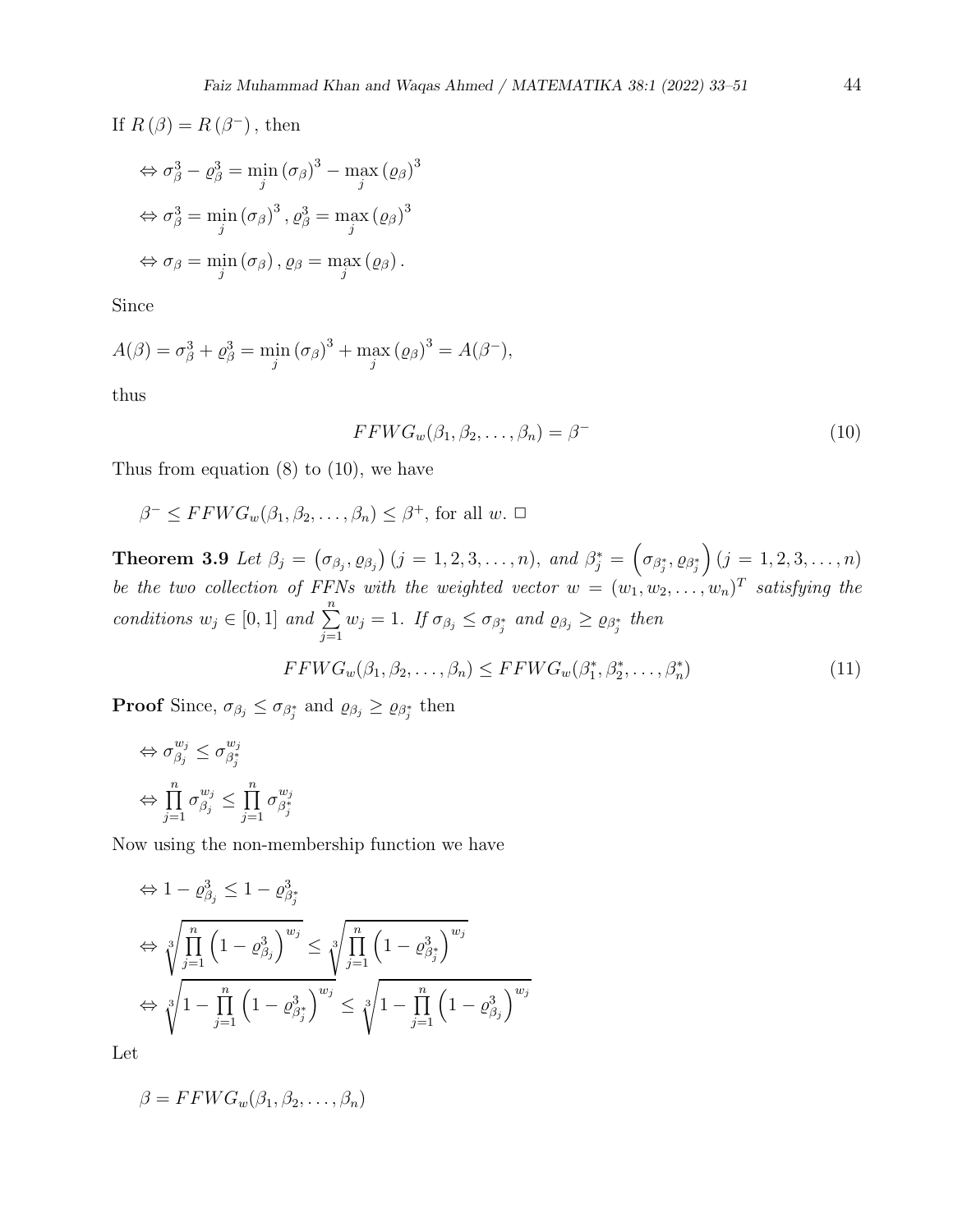and

$$
\beta^* = FFWG_w(\beta_1^*, \beta_2^*, \dots, \beta_n^*)
$$

Then from equation (11) we have,  $R(\beta) \leq R(\beta^*)$ .

If  $R(\beta) < R(\beta^*)$ , then

$$
FFWG_w(\beta_1, \beta_2, \dots, \beta_n) < FFWG_w(\beta_1^*, \beta_2^*, \dots, \beta_n^*) \tag{12}
$$

If  $R(\beta) = R(\beta^*)$ , then

$$
\Leftrightarrow \sigma_{\beta}^{3} - \varrho_{\beta}^{3} = \sigma_{\beta^{*}}^{3} - \varrho_{\beta^{*}}^{3}
$$

$$
\Leftrightarrow \sigma_{\beta}^{3} = \sigma_{\beta^{*}}^{3}, \varrho_{\beta}^{3} = \varrho_{\beta^{*}}^{3}
$$

$$
\Leftrightarrow \sigma_{\beta} = \sigma_{\beta^{*}}, \varrho_{\beta} = \varrho_{\beta^{*}}
$$

Since  $A(\beta) = \sigma_{\beta}^3 + \rho_{\beta}^3 = \sigma_{\beta^*}^3 + \rho_{\beta^*}^3 = A(\beta^+)$ , thus

$$
FFWG_w(\beta_1, \beta_2, \dots, \beta_n) = FFWG_w(\beta_1^*, \beta_2^*, \dots, \beta_n^*)
$$
\n(13)

Thus from equation (12) and (13), we have

$$
FFWG_w(\beta_1, \beta_2, \dots, \beta_n) \le FFWG_w(\beta_1^*, \beta_2^*, \dots, \beta_n^*).
$$

Example 3.10 Let  $\beta_1 = (0.3, 0.5), \beta_2 = (0.4, 0.6), \beta_3 = (0.2, 0.7),$  $\beta_4 = (0.1, 0.8), \, \beta_1^* = (0.6, 0.4), \beta_2^* = (0.7, 0.2), \beta_3^* = (0.5, 0.4),$  $\beta_4^* = (0.4, 0.4), \text{ and } w = (0.4, 0.3, 0.2, 0.1)^T,$ 

Now using the FFWG operator we get the following result.  $FFWG_w (\beta_1, \beta_2, \beta_3, \beta_4)$ 

$$
= \left(\prod_{j=1}^{4} \sigma_{\beta_{j}}^{w_{j}}, \sqrt[3]{1 - \prod_{j=1}^{4} (1 - \varrho_{\beta_{j}}^{3})^{w_{j}}}\right)
$$
  
\n
$$
= \left((0.3)^{0.4} \bullet (0.4)^{0.3} \bullet (0.2)^{0.2} \bullet (0.1)^{0.1}, \sqrt[3]{1 - (1 - 0.5^{3})^{0.4} (1 - 0.6^{3})^{0.3} (1 - 0.7^{3})^{0.2} (1 - 0.8^{3})^{0.1}}\right)
$$
  
\n
$$
= (0.2702, 0.6265)
$$
  
\n
$$
FFWG_{w}(\beta_{1}^{*}, \beta_{2}^{*}, \beta_{3}^{*}, \beta_{4}^{*})
$$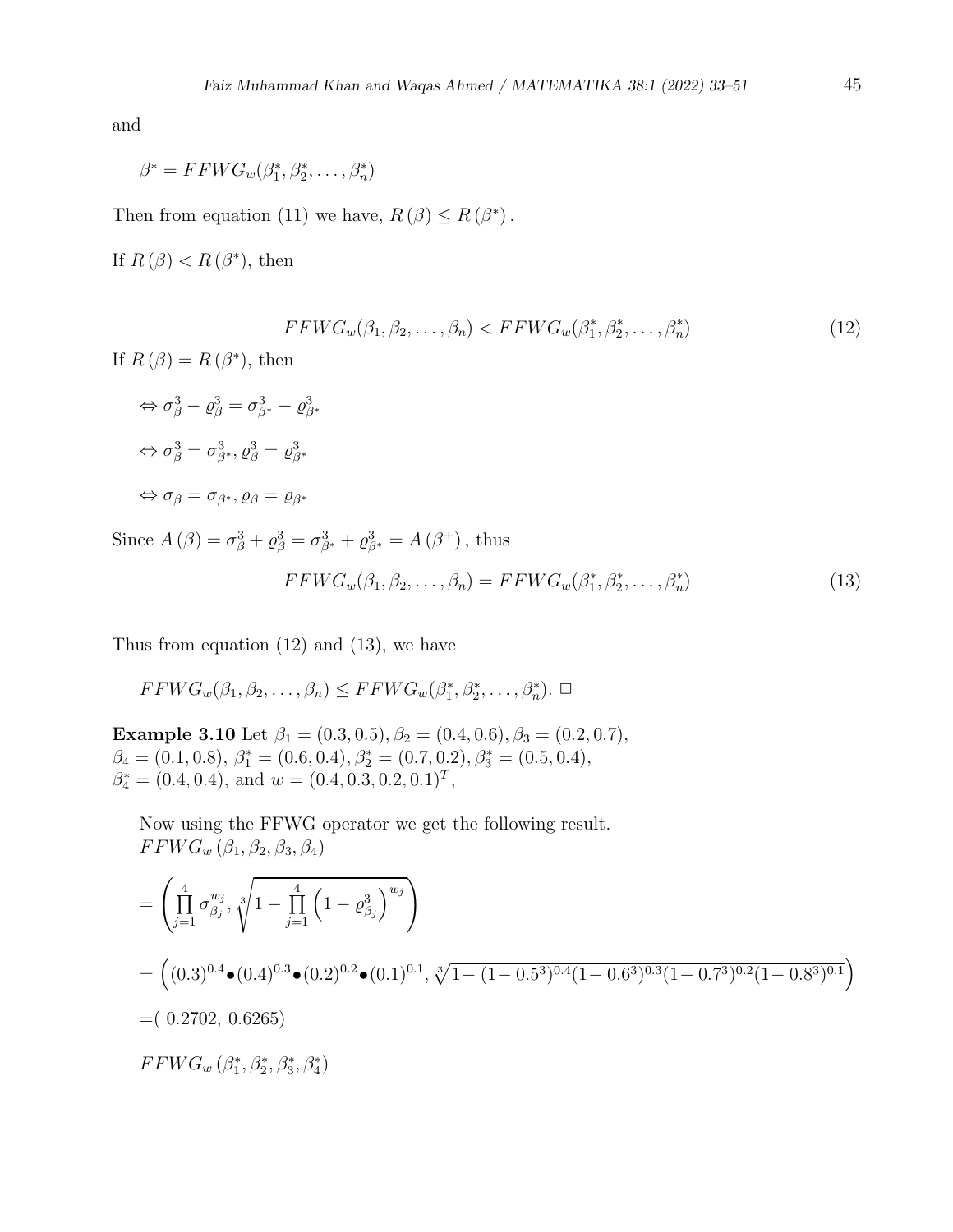$$
= \left(\prod_{j=1}^{4} \sigma_{\beta_{j}^{*}}^{w_{j}}, \sqrt[3]{1 - \prod_{j=1}^{4} (1 - \varrho_{\beta_{j}^{*}}^{3})^{w_{j}}}\right)
$$
  
=  $((0.6)^{0.4} \bullet (0.7)^{0.3} \bullet (0.5)^{0.2} \bullet (0.4)^{0.1}, \sqrt[3]{1 - (1 - 0.4^{3})^{0.4} (1 - 0.2^{3})^{0.3} (1 - 0.4^{3})^{0.2} (1 - 0.4^{3})^{0.1}})$   
=  $(0.5818, 0.3623)$ 

Hence

$$
FFWG_w(\beta_1, \beta_2, \beta_3, \beta_4) \leq FFWG_w(\beta_1^*, \beta_2^*, \beta_3^*, \beta_4^*).
$$

## 4 An Application of the FFWG Operator to MAGDM Problem

In this section, we discuss an application of the FFWG operator to MADM. Now we are utilizing FFNs to develop the MADM.

Algorithm Let  $V = \{V_1, V_2, \ldots, V_n\}$  be a finite set of n alternatives, and suppose  $C = \{C_1, C_1, \ldots, C_m\}$  is a finite set of m attributes, and  $E = \{e_1, e_2, \ldots, e_k\}$  be the set of k experts.

Let  $w = (w_1, w_2, \ldots, w_m)^T$  be the weighted vector of the attributes  $C_j$   $(j = 1, 2, \ldots, m)$ , also  $w_j \in [0,1]$  and  $\sum_{j=1}^m$  $w_j = 1, \alpha = (\alpha_1, \alpha_2, \dots, \alpha_k)^T$  be the weighted vector of the  $E^s$   $(s = 1, 2, \ldots, k)$ , also  $\alpha_s \in [0, 1]$  and  $\sum$ k  $s=1$  $\alpha_s=1.$ 

This method has the following steps.

Step 1: Construct the Fermatean fuzzy decision matrices  $K^s = \left[d_{ij}^{(s)}\right]_{n \times m}$   $(s = 1, 2, \ldots, k)$  for decision. If the criteria have two types, one is benefit criteria and the other is cost criteria, then the decision-maker transforms the Fermatean fuzzy decision matrix,  $K^s = \left[ d_{ij}^{(s)} \right]_{n \times m}$ , into the normalized Fermatean fuzzy decision matrix,

$$
T^{s} = \left[t_{ij}^{(s)}\right]_{n \times m}, \text{ where}
$$

$$
t_{ij}^{(s)} = \begin{cases} d_{ij}, & \text{for benefit criteria } C_{j} \ (j = 1, 2, \dots, m), \\ d_{ij}^{c}, & \text{for cost criteria } C_{j} \ (j = 1, 2, \dots, m) \end{cases}
$$

where  $d_{ij}^c$  represents the complement of  $d_{ij}$ . The normalization is not required when all the criteria have the same type.

Step 2: Utilize the FFWG operator to combine the entire individual FFDMS. This step is utilized to get the ideal opinion of all experts.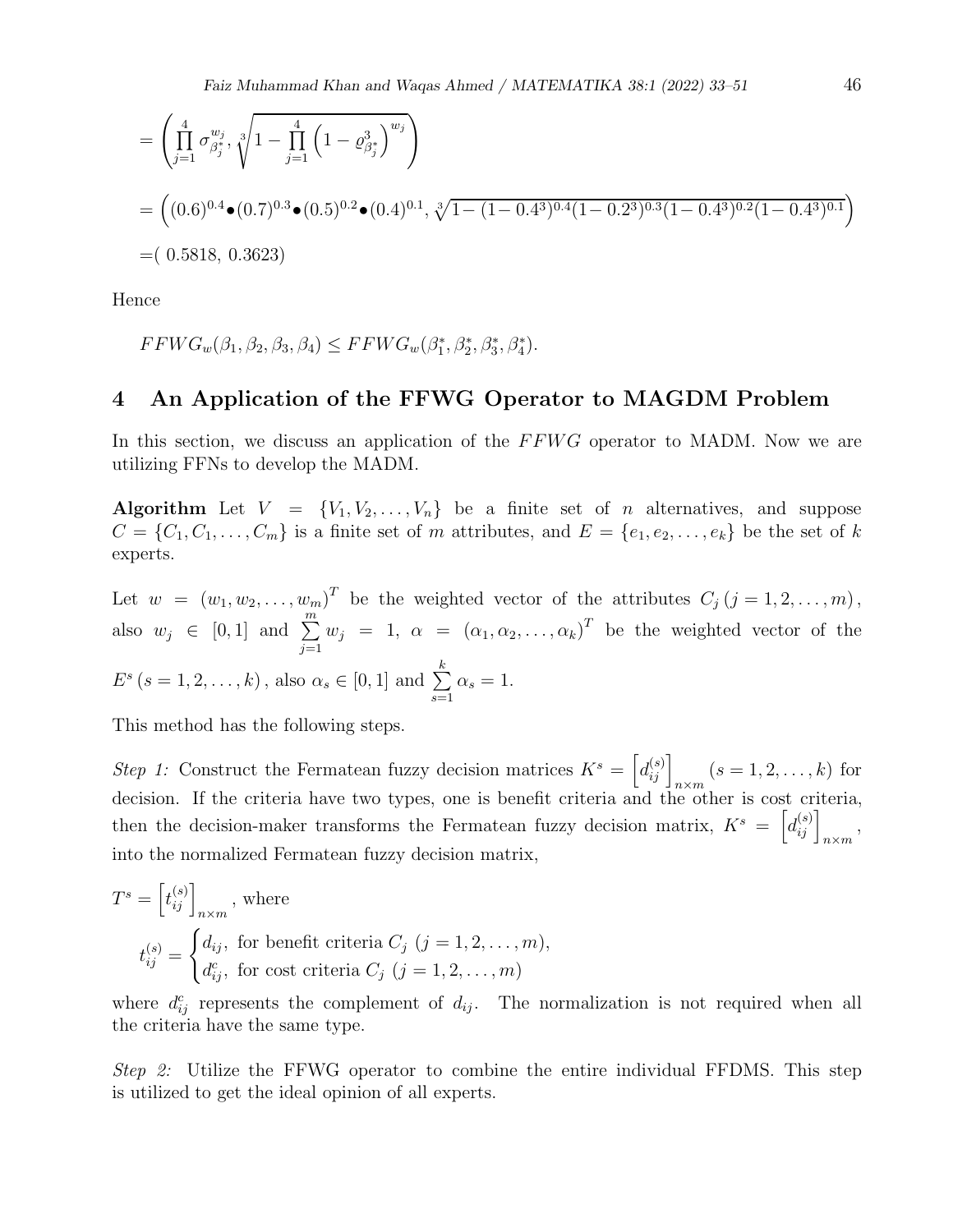$$
T^{s} = \left[t_{ij}^{(s)}\right]_{n \times m} (s = 1, 2, \dots, k)
$$
 into the collective FFDM  $T = \left[t_{ij}\right]_{n \times m}$ , with

condition  $t_{ij} = (\sigma_{ij}, \xi_{ij}) (i = 1, 2, ..., n) (j = 1, 2, ..., m)$ 

Step 3: Aggregate all the preference values  $t_{ij} = (\sigma_{ij}, \xi_{ij}) (i = 1, 2, \ldots, n) (j = 1, 2, \ldots, m)$ by utilizing the FFWG operator to achieve the overall preference value  $t_i$   $(i = 1, 2, \ldots, n)$ analogous to the alternatives  $V_i$   $(i = 1, 2, \ldots, n)$ .

Step 4: The scores of  $t_i$   $(i = 1, 2, ..., n)$  are determined in this step. In case there is a difference between two or more score functions then the accuracy degrees must be calculated.

Step 5: To find the best alternative, arrange the score values in descending order, and pick the first alternative in descending order as the best alternative.

Example 4.1 Consider a multiattribute decision problem for mounting a global positioning system (GPS). Suppose four alternatives  $V_i(i = 1, 2, 3, 4)$  are considered according to four criteria:  $(C_1)$  accuracy,  $(C_2)$  reliability,  $(C_3)$  service, and  $(C_4)$  functionality.  $C_1$ ,  $C_2$ , and  $C_3$ are the benefit criteria while  $C_4$  is the cost criteria. Three experts  $E^s(s = 1, 2, 3)$  are called for assessments. Let  $\alpha = (0.6, 0.3, 0.1)$  be the weight vector of the experts  $E^s(s = 1, 2, 3)^T$ , and  $w = (0.4, 0.4, 0.1, 0.1)^T$  be the weight vector of criteria  $C_i(i = 1, 2, 3, 4)$ .

The assessment values provided by the experts are in the following tables.

| $\text{Lip}_\text{L}$ is a contracted run and decision matrix $L$ |                 |            |            |            |  |
|-------------------------------------------------------------------|-----------------|------------|------------|------------|--|
|                                                                   | $C_1$           | $C_2$      | $C_3$      | $C_4$      |  |
| $V_1$                                                             | (0.7, 0.4)      | (0.7, 0.6) | (0.6, 0.5) | (0.5, 0.6) |  |
|                                                                   | $V_2$ (0.6,0.4) | (0.7, 0.5) | (0.5, 0.6) | (0.6, 0.4) |  |
|                                                                   | $V_3$ (0.4,0.5) | (0.1, 0.4) | (0.6, 0.5) | (0.7, 0.4) |  |
|                                                                   | $V_4$ (0.6,0.7) | (0.6, 0.4) | (0.7, 0.4) | (0.7, 0.5) |  |

Table 1: Fermatean fuzzy decision matrix  $E_1$ 

Table 2: Fermatean fuzzy decision matrix  $E_2$ 

|       |                 | $C_1$ $C_2$ | $C_3$      | $C_4$      |
|-------|-----------------|-------------|------------|------------|
| $V_1$ | (0.1, 0.9)      | (0.6, 0.5)  | (0.3, 0.4) | (0.5, 0.6) |
|       | $V_2$ (0.1,0.7) | (0.7, 0.5)  | (0.4, 0.7) | (0.6, 0.4) |
|       | $V_3$ (0.4,0.7) | (0.6, 0.4)  | (0.9, 0.3) | (0.7, 0.6) |
|       | $V_4$ (0.4,0.6) | (0.5, 0.7)  | (0.3, 0.8) | (0.7, 0.6) |

From the Figure 2 and Table 9, we observe that the ranking order of all alternatives utilizing different operators is different. The fluctuations reflected in the graphs illustrate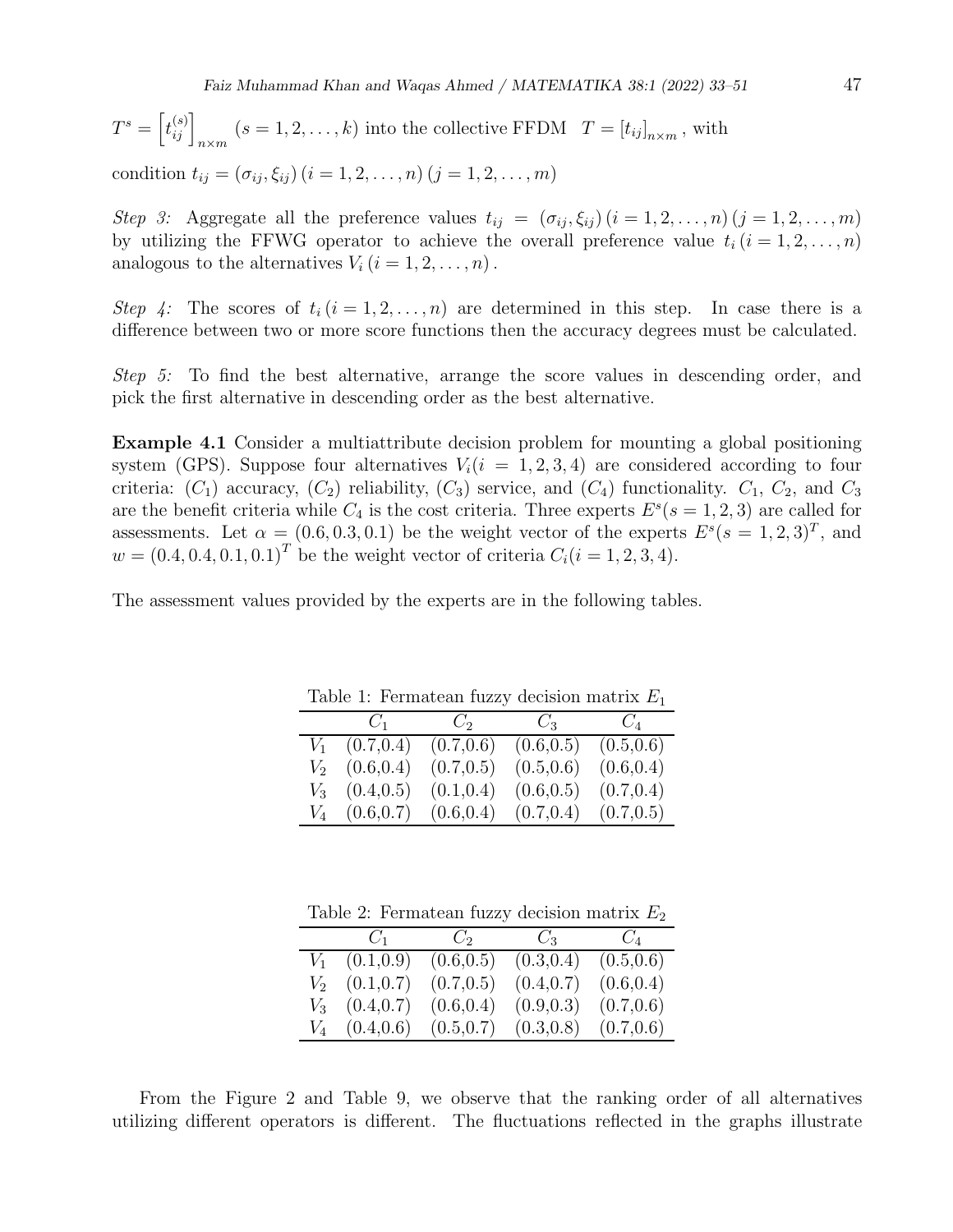|       | $C_1$           | $C_2$      | $C_3$      | $C_4$      |
|-------|-----------------|------------|------------|------------|
| $V_1$ | (0.3, 0.8)      | (0.5, 0.8) | (0.3, 0.5) | (0.5, 0.6) |
| $V_2$ | (0.6, 0.4)      | (0.7, 0.5) | (0.4, 0.8) | (0.2, 0.9) |
| $V_3$ | (0.6, 0.7)      | (0.5, 0.7) | (0.8, 0.4) | (0.6, 0.4) |
|       | $V_4$ (0.3,0.6) | (0.6, 0.4) | (0.7, 0.5) | (0.2, 0.7) |

Table 3: Fermatean fuzzy decision matrix  $\mathcal{E}_3$ 

Table 4: Normalize FFDM  $\mathcal{E}_1$ 

|         | $C_1$              | $C_2$      | $C_3$      | $C_4$      |
|---------|--------------------|------------|------------|------------|
| $V_1$   | (0.7, 0.4)         | (0.7, 0.6) | (0.6, 0.5) | (0.6, 0.5) |
| $V_{2}$ | (0.6, 0.4)         | (0.7, 0.5) | (0.5, 0.6) | (0.4, 0.6) |
|         | $V_3$ $(0.4, 0.5)$ | (0.1, 0.4) | (0.6, 0.5) | (0.4, 0.7) |
|         | $V_4$ (0.6,0.7)    | (0.6, 0.4) | (0.7, 0.4) | (0.5, 0.7) |

Table 5: Normalize  $\operatorname{FFDM}\,E_2$ 

| $C_1$           | $C_2$      | $C_3$      | $C_4$      |
|-----------------|------------|------------|------------|
| $V_1$ (0.1,0.9) | (0.6, 0.5) | (0.3, 0.4) | (0.6, 0.5) |
| $V_2$ (0.1,0.7) | (0.7, 0.5) | (0.4, 0.7) | (0.4, 0.6) |
| $V_3$ (0.4,0.7) | (0.6, 0.4) | (0.9, 0.3) | (0.6, 0.7) |
| $V_4$ (0.4,0.6) | (0.5, 0.7) | (0.3, 0.8) | (0.6, 0.7) |

Table 6: Normalize FFDM  $E_3$ 

|       | $C_1$           | $C_2$      | $C_3$      | $C_{4}$    |
|-------|-----------------|------------|------------|------------|
| $V_1$ | (0.3, 0.8)      | (0.5, 0.8) | (0.3, 0.5) | (0.6, 0.5) |
| $V_2$ | (0.6, 0.4)      | (0.7, 0.5) | (0.4, 0.8) | (0.9, 0.2) |
|       | $V_3$ (0.6,0.7) | (0.5, 0.7) | (0.8, 0.4) | (0.4, 0.6) |
|       | $V_4$ (0.3,0.6) | (0.6, 0.4) | (0.7, 0.5) | (0.7, 0.2) |

Table 7: The ideal opinion of all experts

|       |                         | $\mathcal{C}^{\prime}$ | $C_3$            | $C_4$            |
|-------|-------------------------|------------------------|------------------|------------------|
|       | (0.3587, 0.7339)        | (0.6463, 0.6102)       | (0.4547, 0.4749) | (0.6, 0.5)       |
|       | $V_2$ ( 0.3505 , 0.5409 | (0.7, 0.5)             | (0.4573, 0.6626) | (0.4338, 0.5822) |
|       | $V_3$ (0.4166, 0.6035)  | (0.2011, 0.4588)       | (0.6974, 0.4491) | (0.4517, 0.6919) |
| $V_4$ | (0.4957, 0.6656)        | (0.5681, 0.5409)       | (0.5429, 0.6174) | (0.5462, 0.6807) |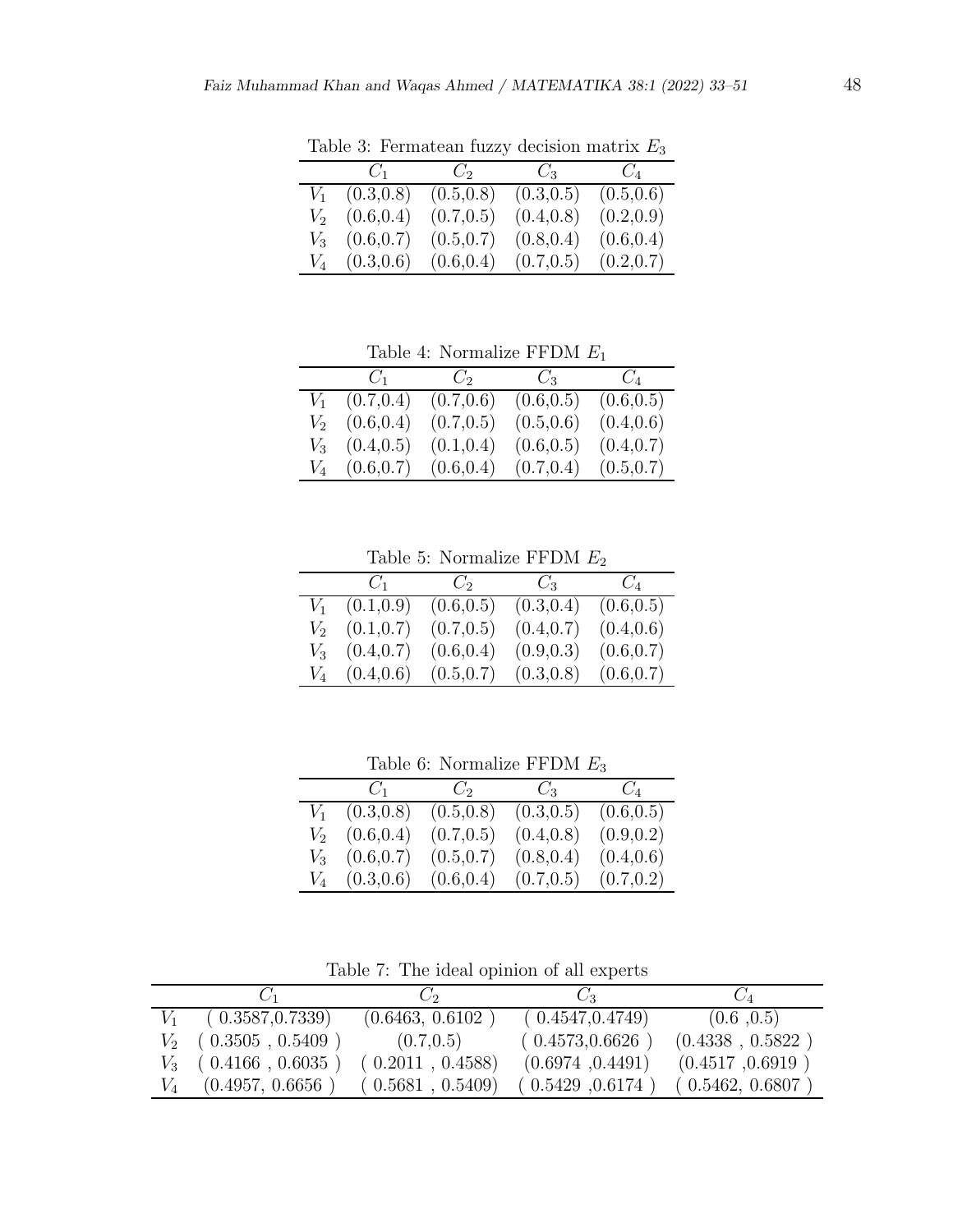|                | Alternatives Collective preference Scores Ranking |           |    |
|----------------|---------------------------------------------------|-----------|----|
| V1             | (0.4725, 0.6462)                                  | $-0.1643$ |    |
| $V_2$          | (0.4647, 0.5657)                                  | $-0.0807$ |    |
| V <sub>3</sub> | (0.3742, 0.5563)                                  | $-0.1198$ | -3 |
| V1             | (0.5310, 0.6270)                                  | $-0.0968$ |    |

Table 8: The collective preference values, scores and ranking of alternatives



Figure 2: Ranking order comparison using using PFWG and FFWG operators

|                                          | Table 9: Comparative analysis |       |              |                               |                         |  |  |
|------------------------------------------|-------------------------------|-------|--------------|-------------------------------|-------------------------|--|--|
| Method                                   |                               |       | Score values |                               | Order of alternatives   |  |  |
|                                          |                               | $V_2$ | $V_2$        |                               |                         |  |  |
| PFWG [20] -0.2334 0.0425 -0.2669 -0.1191 |                               |       |              |                               | $V_2 > V_4 > V_1 > V_3$ |  |  |
| <b>FFWG</b>                              | -0.1643                       |       |              | $-0.0807$ $-0.1198$ $-0.0968$ | $V_2 > V_4 > V_3 > V_1$ |  |  |

the stability between the alternatives  $V_1$  to  $V_4$ . The Pythagorean fuzzy weighted geometric operator (PFWG) shows less stability as compared to the Fermatean fuzzy weighted geometric operator . Since the FFWG operator is more reliable and stable in decision-making problems.

#### 4.1 Decision Process

Step 1 is utilized to get the FFDMs, and then we normalize them. Step 2 is used to get the ideal opinions of all experts. In steps 3 and 4, we achieve collective preference values utilizing the FFWG operator, and score values, respectively. In step 5, we rank the alternatives. From Table 8, it is clear that  $V_2 > V_4 > V_3 > V_1$ . So the best option is  $V_2$ .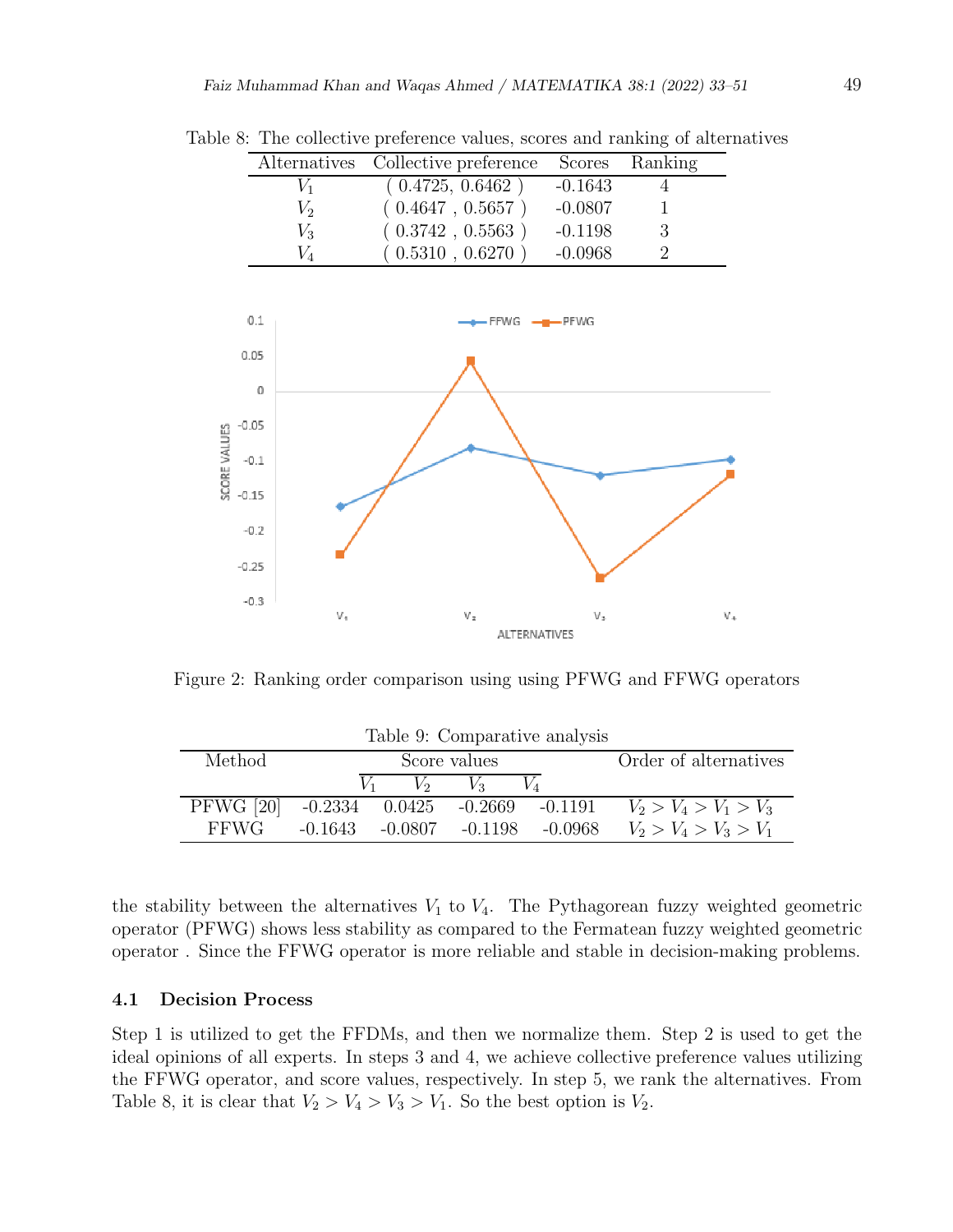### 5 Conclusion

Aggregation operators are useful to associate a unique representative value for each alternative, when there are various attributes that apply to any given case. FFSs, a remarkable extension of PFSs, permit modeling of situations with higher more generality than PFSs, because they still apply in cases where the membership  $m$  and non-membership  $n$  values sum up to more than 1 but they satisfy  $m^3 + n^3 \leq 1$ . Fermatean fuzzy sets can handle uncertain information more easily in the process of decision-making. So we have established the essential properties of FFWG operator in the domain of FFSs to overcome the deficiencies resulted in decisionmaking problems in IFSs and PFSs. We have also constructed a MCDM problem, and the FFWG operator has been applied to it. The outcomes of the problem showed that the FFWG operator is more reliable and accurate in decision-making problems as compared to the PFWG operator. In the future, we will extend Pythagorean fuzzy soft Yager hybrid weighted operators to Fermatean fuzzy soft Yager hybrid weighted operators. Also we will extend the proposed method to address the MAGDM problems in which the decision information takes the form of interval-valued FFNs. Other applications of this approach will be considered, especially in business decision-making and statistics.

## References

- [1] Zadeh, L.A. Information and control. Fuzzy sets. 1965. 8(3): 338-353.
- [2] Xu, Z. Intuitionistic fuzzy aggregation operators. IEEE Transactions on fuzzy systems. 2007. 15(6): 1179-1187.
- [3] Xu, Z. Intuitionistic fuzzy aggregation operators. IEEE Transactions on fuzzy systems. 2007. 15(6): 1179-1187.
- [4] Atanassov, K., G. Pasi and R. Yager. Intuitionistic fuzzy interpretations of multicriteria multi-person and multi-measurement tool decision making. International Journal of Systems Science. 2005. 36(14): 859-868.
- [5] Guo, K. Knowledge measure for Atanassov's intuitionistic fuzzy sets. IEEE Transactions on Fuzzy Systems. 2015. 24(5): 1072-1078.
- [6] Atanassov, K. T. More on intuitionistic fuzzy sets. Fuzzy sets and systems. 1989. 33(1): 37-45.
- [7] Pelekis, N., D.K. Iakovidis, E.E. Kotsifakos and I. Kopanakis. Fuzzy clustering of intuitionistic fuzzy data. International journal of business intelligence and data mining. 2008. 3(1): 45-65.
- [8] Bustince, H., J. Kacprzyk and V. Mohedano. Intuitionistic fuzzy generators application to intuitionistic fuzzy complementation. Fuzzy sets and systems. 2000. 114(3): 485-504.
- [9] Xu, Z. Intuitionistic fuzzy aggregation operators. IEEE Transactions on fuzzy systems. 2007. 15(6): 1179-1187.
- [10] Xu, Z. and R.R. Yager. Some geometric aggregation operators based on intuitionistic fuzzy sets. International journal of general systems. 2006. 35(4): 417-433.